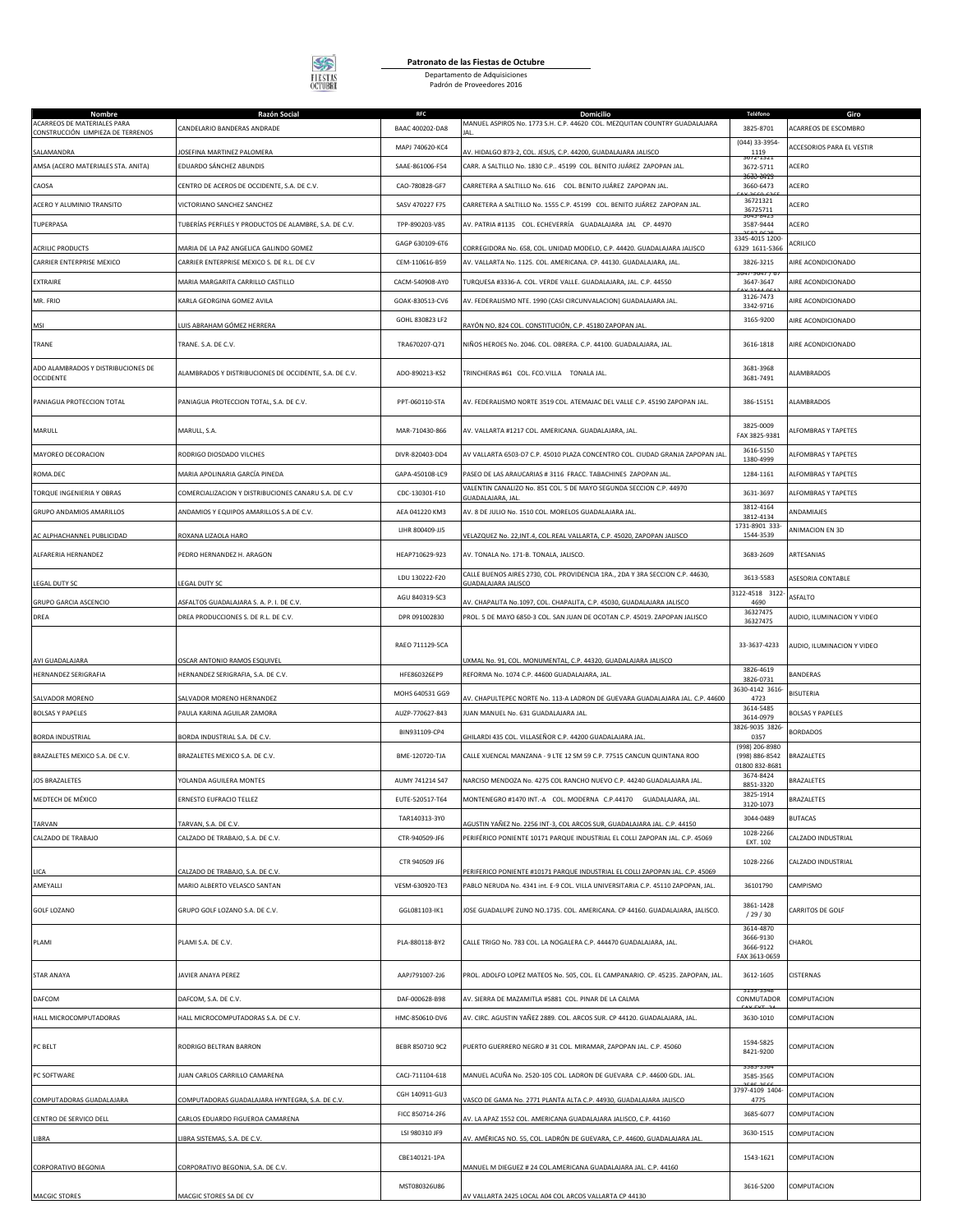| Nombre                                                                  | Razón Social                                                                                  | <b>RFC</b><br>MTE 140723-MC9 | Domicilio                                                                                             | Teléfono<br>3121-7691, 01800            | Giro<br>COMPUTACION     |
|-------------------------------------------------------------------------|-----------------------------------------------------------------------------------------------|------------------------------|-------------------------------------------------------------------------------------------------------|-----------------------------------------|-------------------------|
| MAKECH TECHNOLOGY                                                       | MAKECH TECHNOLOGY, S.A. DE C.V.                                                               |                              | ASCO DE QUIROGA No.1373 COL. MIRAFLORES C.P. 44270 GUADALAJARA JAL.                                   | 4000-221                                |                         |
| OFICITY.COM PARTE DE TU EQUIPO                                          | DOMENE Y SOCIOS S.A. DE C.V.                                                                  | FDS 040525-5N7               | AV. ESPAÑA No. 1788 C.P. 44190 COL. MODERNA GUADALAJARA JAL                                           | 1368-5959                               | COMPUTACION             |
| PCYP (COMPUTADORAS, ACCESORIOS Y<br>PAPELERÍA)                          | ALEJANDRO ASCENCIO DÍAZ                                                                       | AEDA-660505-6Y0              | AVENIDA LA PAZ #1684 COL. AMERICANA C.P 44160 GDL JAL                                                 | 3827-1513                               | COMPUTACION             |
| TCA (TECNOLOGÍA COMPUTACIONAL APLICADA)                                 | TCA EMPRESARIAL, S.A. DE C.V.                                                                 | TEM-061006-TCO               | SAN FELIPE No 1363 S.H. GDL. JAL.                                                                     | 3827-1786<br>EXT 105 Y 101              | COMPUTACION             |
| JULIO CESAR RINCON LAMAS                                                | ULIO CESAR RINCON LAMAS                                                                       | RILJ800906-BS1               | CALLE RAMON DEL VALLE INCLAN No. EXT. 625, COL. JARDINES UNIVERSISDAD, ZAPOPAN<br>JALISCO, C.P. 45110 | 33 1520-4720                            | CONDUCCION DE EVENTOS   |
| COMERCIALIZADORA ZERTER                                                 | COMERCIALIZADORA ZERTER S.A. DE C.V.                                                          | CZE131122-U53                | CALLE GALILEO GALILEY No. 4330 INT:16, COL. ARBOLEDAS, 1A SECCION, C.P. 45070,<br>ZAPOPAN JALISCO     | 3647-1158                               | CONDUCCION DE EVENTOS   |
| JULIO CESAR RINCON LAMAS                                                | JULIO CESAR RINCON LAMAS                                                                      | RILJ 800906 BS1              | RAMON DEL VALLE INCLAN 625 C.P. 45110 COL. JARDINES UNIVERSIDAD, ZAPOPAN JAL.                         | 3315204720                              | CONDUCCION/EVENTOS      |
| COMERCIALIZADORA ZERTER                                                 | COMERCIALIZADORA ZERTER                                                                       | CZE 131122 U53               | GALILEO GALILEY No. 4330 INT.16, C.P.45070,COL . ARBOLEDAS ZAPOPAN JAL                                | 36471158                                | CONDUCCION/EVENTOS      |
| CONSTRUCMEX                                                             | OSCAR LEON NUÑEZ                                                                              | LEN 0680727 GV0              | OBRERO DE CANANEA No. 1024 C.P. COL. CONSTITUCION, ZAPOPAN JAL                                        | 33662261                                | CONSTRUCCION            |
| DISEÑO EN TABLAROCA (SOLUCIONES<br>COSTRUCCION INTERIORES AMBIENTACION) | JORGE MERCADO SERVIN                                                                          | MESJ 690423-GG6              | SAN JUAN DE LOS LAGOS No. 2401 COL. HOGARES DE NUEVO MEXICO ZAPOPAN JAL. C.P.<br>45160                | 1522-0038                               | CONSTRUCCION            |
| <b>GRUPO LAADE</b>                                                      | GRUPO LAADE S.C.                                                                              | GLA 990413-UFA               | AV. LABNA NO. 1449. COL. JARDINES DEL SOL. C.P. 45050 ZAPOPAN, JAL.                                   | 3563-4207                               | CONSTRUCCION            |
| MAQUINARIA CENTURION                                                    | MAQUINARIA CENTURION S.A. DE C.V.                                                             | MCE 031017-KT9               | CALLE CAPUCHINAS No. 2859 COL. CHAPALITA C.P. 45040 GUADALAJARA JAL.                                  | 3944-3997<br>3121-0309                  | CONSTRUCCION            |
| <b>OXI CLASS</b>                                                        | FARAH ESPARZA ANUHAR                                                                          | FAEA790328-BL8               | URSULO GARCIA REYES No. 5514. COL. ARCOS DE GUADALUPE. ZAPOPAN, JAL.                                  | 1077-5710                               | CONSTRUCCION            |
|                                                                         | URBANIZACIONES Y CONSTRUCCIONES CORNEJO URBANIZACIONES Y CONSTRUCCIONES CORNEJO, S.A. DE C.V. | UCC030251-5FA                | SIMBOLOS PATRIOS NO. 2028. CD. AZTLAN. CP. 45402. TONALA, JAL.                                        | 3683-7278<br>3720-6362<br>/64/65        | CONSTRUCCION            |
| URBANIZADORA CREOSA                                                     | URBANIZADORA CREOSA, S.A. DE C.V.                                                             | UCR040304-6Y0                | DIEGO RIVERA NO. 466, COL. COLINAS DE LA NORMAL. CP. 44270. GUADALAJARA, JAL.                         | 3344-1055                               | CONSTRUCCION            |
| EQUIPO ELECTRONICO                                                      | PEDRO URBANO RANGEL VILLALOBOS                                                                | RAVP-730430-RIO              | HDA. LA ERRE No. 2394 FRACC. ARANDAS C.P.44720 GUADALAJARA JAL.                                       | 3609-8465<br>FAX 3330-0323              | CONTROL DE ACCESOS      |
| <b>MDA NETWORKS</b>                                                     | MDA NETWORKS S.A. DE C.V.                                                                     | MNE 010808-LGA               | PROL. AMERICAS 1600 2 do PISO GDL. JAL.                                                               | 3678-9154<br>FAX                        | CONTROL DE ACCESOS      |
|                                                                         |                                                                                               |                              | T GUTIERREZ MANZANA 23 LOTE 16 CASA 13 COL. LAS AMERICAS C.P. 55070 MEXICO                            | 3678-9200                               |                         |
| PTV WEB STORE                                                           | DANIEL FERNANDO LOPEZ PEREZ                                                                   | LOPD 851128 T91              | ECATEPEC DE MORELOS                                                                                   | (55) 5512-0673                          | CONTROL DE ACCESOS      |
| <b>DEKORA HOGAR</b>                                                     | GRUPO DKH S.A. DE C.V.                                                                        | GDK-120821-RE6               | JUAN N. CUMPLIDO No. 723 COL. SAGRADA FAMILIA, GUADALAJARA, JAL.                                      | 1589-2060<br>1589-2080                  | CORTINAS                |
| CRISTALERIA LA UNICA                                                    | CRISTALERIA LA UNICA, S.A. DE C.V.                                                            | <b>CUN 040524 HKO</b>        | AV. MARIANO OTERO No. 3667 LA CALMA ZAPOPAN JAL.                                                      | 3658-1958<br>002-107                    | CRISTALERIA             |
| REYCO                                                                   | GRUPO ABASTECEDOR REYCO, S.A DE C.V.                                                          | GAR 010926-MA9               | AV. AVIACION No. 5051-19 CITY PARK, SAN JUAN DE OCOTAN. CP. 45019. ZAPOPAN, JAL.                      | 73,74,78,79                             | CRISTALERIA             |
| METALIZADOS GALVANOPLASTICOS                                            | METALIZADOS GALVANOPLASTICOS, S.A. DE C.V.                                                    | MGA-120716-P63               | FCO. SILVA ROMERO 16 COL. ANALCO C.P. 44450 GUADALAJARA, JAL.                                         | 3617-8310<br>3617-8311                  | CROMADORA               |
| <b>COSMOS SAPIENS SC</b>                                                | COSMOS SAPIENS SC                                                                             | CSA 070918-AJ6               | CALLE LAMARTINE No.328-703, COL. POLANCO, DELEGACIÓN MIGUEL HIDALGO MÉXICO<br>D.F. C.P. 11560         | (55) 5531-9962<br>5531-0185             | CURSOS DE CAPACITACION  |
|                                                                         |                                                                                               | GOGE 550406-5H6              | CALLE PUERTO ENSENADA No. 336, COL. MONUMENTAL, C.P. 44320, GUADALAJARA                               | 33-1076-4817                            | DANZANTES               |
| EDUARDO GONZALEZ GONZALEZ<br>DISTRIBUIDORA FRIAS                        | EDUARDO GONZALEZ GONZALEZ<br>JORGE OCTAVIO VAZQUEZ FRIAS                                      | VAFJ 880123 7N0              | <b>ALISCO</b><br>MANUEL ACUÑA No 1528 COL SANTA TERE GUADALAJARA JAL.                                 | 1199-5148                               | DESECHABLES             |
| MAXI ENVASES LO MAXIMO EN DESECHABLES                                   | MARIA CONCEPCION BECERRA VILLARREAL                                                           | BEVC-510225-PY8              | AV. DEL MERCADO No. 1131 - A COL. MERCADO DE ABASTOS C.P. 44530 GUADALAJARA,                          | 3671-1925                               | DESECHABLES             |
|                                                                         |                                                                                               |                              | JAL.                                                                                                  | 3671-2702<br>3343535                    |                         |
| MURAL                                                                   | CONSORCIO INTERAMERICANO DE COMUNICACIÓN S.A. DE C.V.                                         | 31313535 31343500            | MARIANO OTERO No. 4047 C.P. 45070 COL. LA CALMA, ZAPOPAN JALISCO                                      | 31343500<br>3613-0690, 3613-            | DIARIO LOCAL            |
| EL OCCIDENTAL                                                           | CIA. PERIODISTICA DEL SOL DE GUADALAJARA S.A. DE C.V.                                         | PSG 797024 654               | CALZ.INDEPENDENCIA SUR No.324, COL. CENTRO, C.P. 44100, GUADALAJARA JALISCO                           | 8155                                    | DIARIO LOCAL            |
| MILENIO DIARIO JALISCO                                                  | PAGINA TRES S.A.                                                                              | PTR 980813-TT8               | CALZADA DEL AGUILA No. 81-Z, COL. MODERNA, C.P. 44190, GUADALAJARA JALISCO                            | 3668-3100                               | DIARIO LOCAL            |
| EL INFORMADOR DIARIO INDEPENDIENTE                                      | JNION EDITORIALISTA, S.A DE C.V                                                               | UED 031111-B80               | ALLE INDEPENDENCIA No.300, COL. CENTRO,C.P. 44100 GUADALAJARA JALISCO                                 | 3678-7700                               | DIARIO LOCAL            |
| CIEDEG (CORPORATIVO INDUSTRIAL ELÉCTRICO<br>DE GUADALAJARA)             | JUAN MANUEL MARTÍN DEL CAMPO GUITRON                                                          | MAGJ-460804-LY3              | PTO. GUAYMAS #18 COL. MIRAMAR ZAPOPAN, JAL.                                                           | 3125-5258                               | ELECTRICA               |
| ELECTRICA NOVA DE OCCIDENTE                                             | ELECTRICA NOVA DE OCCIDENTE S.A. DE C.V.                                                      | ENO-880223-BW9               | AV. JAVIER MINA No. 633 SEC. LIBERTAD C.P. 44360 GDL. JAL.                                            | 3617-2128<br>FAX 3618-1807              | ELECTRICA               |
| <b>FIFCTRICA VARIEDADES</b>                                             | FLECTRICA VARIEDADES DE GUADALAIARA S.A. DE C.V.                                              | FVG 850601-T99               | AV. FRANCIA 1880 COL MODERNA C.P. 44190 GUADALAJARA JAL                                               | 3810-8282                               | <b>FIFCTRICA</b>        |
| ELECTRO COMERCIAL CARMO                                                 | CIPRIANO ALBERTO CARRILLO MORALES                                                             | CAMA-860803 TP8              | MIGUEL LÓPEZ DE LEGASPI No. 1637 FRACC. 18 DE MARZO CPP. 44960 GDL. JAL                               | TEL/FAX<br>3144-8106<br>3144-8043       | ELECTRICA               |
| ELECTRO INDUSTRIAL OLIDE                                                | ELECTRO INDUSTRIAL OLIDE S.A DE C.V                                                           | EIO-860304-M11               | AV. 8 DE JULIO No 3610                                                                                | 3663-2794<br>3645-2018<br>EXT 108 120   | ELECTRICA               |
|                                                                         |                                                                                               |                              |                                                                                                       | <b>FAX 126</b>                          |                         |
| ELECTRO INDUSTRIAL TAPATÍA                                              | ELECTRO INDUSTRIAL TAPATÍA S.A. DE C.V.                                                       | EIT-950904-P2A               | AV. 8 DE JULIO No. 1148 COL. MODERNA GDL.JAL. C.P.44190                                               | 3619-1453<br><b>FAX EXT. 133</b>        | ELECTRICA               |
| <b>NE ILUMINACION</b>                                                   | NOVA ERA ILUMINACION S.A. DE C.V.                                                             | NEI-010307-7B0               | BELISARIO DOMINGUEZ No. 101 COL. OBLATOS GUADALAJARA, JAL.                                            | 3654-0000<br>FAX 3654-0220              | ELECTRICA               |
| SERCUM                                                                  | SERCUM, S.A DE C.V.                                                                           | SER 111024 3C7               | JUAN DE OJEDA 5 COL. AMERICANA C.P. 44160 GUADALAJARA JAL.                                            | 3635-5200                               | ELECTRICA               |
| <b>EKAR DE GAS</b>                                                      | EKAR DE GAS, S.A. DE C.V.                                                                     | EGA 730413-DW8               | CALZ. GONZALEZ GALLO No. 496 C.P. 44460 SECTOR REFORMA GUADALAJARA JAL.                               | 3619-0000<br>3619-3591                  | ELECTRODOMESTICOS       |
| APS COMUNICACIONES                                                      | ALBERTO PADILLA SANDOVAL                                                                      | PASA-620421-AG9              | AV. GUADALUPE No. 6818 INT. 15 COL. GUADALUPE INN C.P. 45037 ZAPOPAN, JAL.                            | 3177-9959 3838<br>2761                  | ELECTRONICA             |
| STEREN                                                                  | ELECTRORIOS, S.A. DE C.V.                                                                     | ELEO-60210-551               | AV. FEDERALISMO NTE. 1635 COL. MEZQUITAN COUNTRY C.P. 44260 GDL. JAL.                                 | 3854-4440<br>FAX 3854-4445              | ELECTRONICA             |
| <b>ACOTRON</b>                                                          | ACOTRON ELECTRONICA INDUSTRIAL S.A DE C.V.                                                    | AEI-980702-1P3               | AV. FEDERALISMO SUR No. 214 COL. CENTRO GUADALAJARA, JAL.                                             | 3825-0903<br>3826-5922                  | ELECTRONICA             |
| EQUIPOS CONTRA INCENDIO SANDY'S                                         | EQUIPOS CONTRA INCENDIO SANDY'S S.A. DE C.V.                                                  | ECI-020905-CC0               | FRANCISCO VILLA (CALLE 70) #130 SECT. LIBERTAD C.P. 44730 GDL., JAL                                   | 3826-7004<br>3643-8567<br>3665-0192     | EQUIPO CONTRA INCENDIOS |
|                                                                         |                                                                                               |                              |                                                                                                       | 3665-0193<br>3810-3324                  |                         |
| MYVAME                                                                  | MARIO ENRIQUE HERNANDEZ GARCIA                                                                | HEGM 691212 M70              | AV. ALEMANIA No. 1621 COL MODERNA S.J. C.P. 44190 GUADALAJARA JAL.                                    | FAX 3811-5233                           | EQUIPO CONTRA INCENDIOS |
| PROVASI                                                                 | PROVEEDORA DEL VALLE DE SILICON S.A. DE C.V.                                                  | PVS 000505 HR3               | CALLE M-1 No. 2112 C.P 44210 JARDINES DEL COUNTRY GUADALAJARA JAL.                                    | 61, 62                                  | EQUIPO DE PROTECCION    |
| SUMINISTROS DE PROTECCION                                               | ALFONSO GONZALEZ NAVARRO                                                                      | GONA 610730 LX0              | TOPACARNERO No. 1641-A HACIENDA TEPEYAC C.P. 45053 ZAPOPAN JAL.                                       | 3040-1718<br>3628-5732                  | EQUIPO DE PROTECCION    |
| <b>HIGHCOM</b>                                                          | CARLOS ERNESTO VILLALPANDO QUEZADA                                                            | VIQC-821028-PH0              | AV. PATRIA #884-A FRACC. AUTOCINEMA C.P. 44230 GUADALAJARA, JAL.                                      | 3112-4703                               | EQUIPO DE PROTECCION    |
| <b>GHIBLI DE MEXICO</b>                                                 | GHIBLI DE MEXICO, S.A. DE C.V.                                                                | GME-000509-192               | AV. FRANCIA #1687 COL. MODERNA CP.44190. GUADALAJARA, JAL.                                            | 3587-5092<br>3587-5093<br>FAX 3810-5178 | EQUIPO Y HERRAMIENTA    |
| MAQ INOX INDUSTRIAL                                                     | MAQ INOX INDUSTRIAL S.A. DE C.V.                                                              | MII850812-681                | AV. 8 DE JULIO NO. 1620. COL. MORELOS. CP. 44910. GUADALAJARA, JAL.                                   | 3810-0342<br>3812-8924                  | EQUIPO Y HERRAMIENTA    |
| COMPRESORES Y HERRAMIENTAS CARRILLO                                     | COMPRESORES Y HERRAMIENTAS CARRILLO, S.A. DE C.V.                                             | CHC-980814-E86               | AV. LA PAZ #1216 CP.44100 GUADALAJARA, JAL.                                                           | TEL/FAX<br>3658-4085<br>3658-1800       | EQUIPO Y HERRAMIENTA    |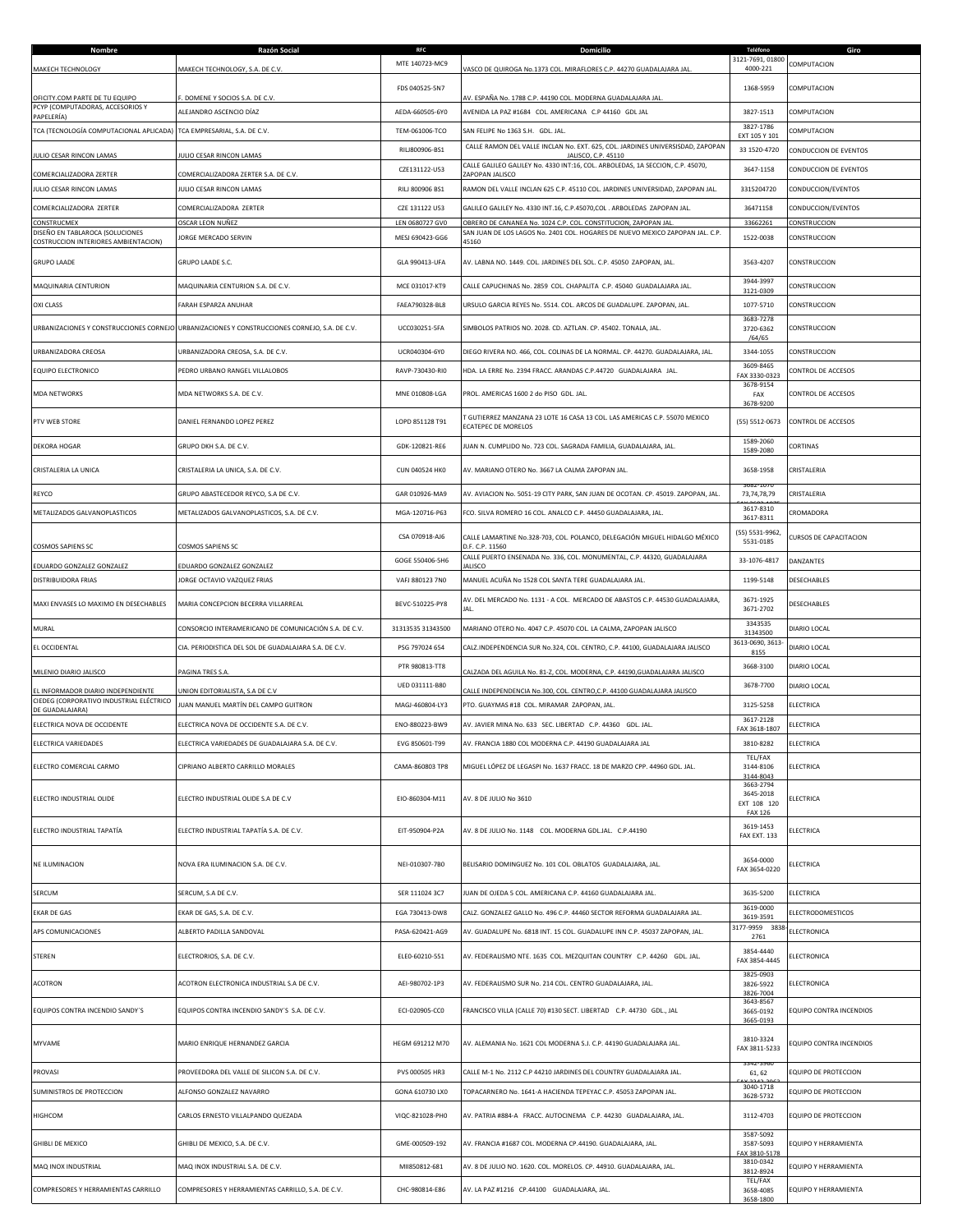| Nombre                                                              |                                                                     |                 |                                                                                                                                        |                                                             |                                               |
|---------------------------------------------------------------------|---------------------------------------------------------------------|-----------------|----------------------------------------------------------------------------------------------------------------------------------------|-------------------------------------------------------------|-----------------------------------------------|
| <b>INFRA</b>                                                        | INFRA, S.A. DE C.V.                                                 | INF891031-LT4   | DR. R. MICHEL NO.1709. COL. ATLAS. SECTOR REFORMA. CP. 44870. GUADALAJARA, JAL.                                                        | 3668-2020                                                   | EQUIPO Y HERRAMIENTA                          |
| CABAL MT                                                            | CABAL MT S.A. DE C.V.                                               | CMT-110711-HS9  | /OLCAN AJUSCO No. 1326 -8 COL. EL COLLI URBAO C.P. 45070 ZAPOPAN, JAL.                                                                 | 38491127                                                    | QUIPO Y HERRAMIENTA                           |
|                                                                     |                                                                     |                 |                                                                                                                                        |                                                             | MANTENIMIENTO)                                |
| IR COMPRESORES Y FRENOS DE AIRE<br>MOTOBOMBAS Y EQUIPOS AGRICOLAS E | MARTHA PATRICIA NUÑO PEREZ                                          | NUPM-751213-KBA | GANTE No. 301 ESQ. ANALCO COL. LAS CONCHAS GUADALAJARA, JAL.                                                                           | 3650-0236<br>3614-9367                                      | QUIPO Y HERRAMIENTA                           |
| <b>NDUSTRIALES</b>                                                  | MOTOBOMBAS Y EQUIPOS AGRICOLAS E INDUSTRIALES, S.A. DE C.V          | MEA 951208-6BA  | CALLE LIBERTAD No. 40 ESQ. CORONA ZONA CENTRO C.P. 44100 GUADALAJARA JAL.                                                              | 3614-4633<br>3613-6750                                      | MANTENIMIENTO)                                |
| TECNICOS RIMAG                                                      | TECNICOS RIMAG, S.A. DE C.V.                                        | TRI-870807-SG9  | GANTE No. 29 SEC. REFORMA C.P. 44460 GUADALAJARA, JAL.                                                                                 | 3619-9597<br>3619-4456<br>3619-4335<br>FAX                  | <b>EQUIPO Y HERRAMIENTA</b><br>MANTENIMIENTO) |
| SM8                                                                 | SISTEMAS MULTIDIRECCIONALES SM8 DE MEXICO S.A. DE C.V.              | SMS 1505137 Y3  | TUBEROSA 215 COL. SAN CARLOS C.P. 44460 GUADALAJARA JALISCO                                                                            | 3619-4073<br>36195820<br>39195639                           | EQUIPOS PARA LA COSNTRUCCION                  |
| CASA RIVERA                                                         | RIVERA EQUIPO PARA EVENTOS S.A DE C.V.                              | REE 940603 VD3  | CONTRERAS MEDELLIN No. 176. COL. CENTRO. CP. 44100. GUADALAJARA, JAL.                                                                  | 36142248<br>36143363                                        | EQUIPOS PARA LA COSNTRUCCION                  |
| ABASTECEDORA FERRETERA ATOTONILCO                                   | ABASTECEDORA FERRETERA ATOTONILCO, S.A. DE C.V.                     | AFA-000120-1B6  | AV. DEL MERCADO No. 1504 MERCADO DE ABASTOS C.P. 44530 GUADALAJARA, JAL.                                                               | 3684-3733                                                   | FERRETERIA                                    |
| EL FLUXOMETRO                                                       | SERVICIO DE REFACCIONES EL FLUXOMETRO S.A. DE C.V.                  | SRF-890906-971  | NIÑOS HÉROES NO. 2129. C.P. 44150. GUADALAJARA, JAL.                                                                                   | 3671-2709<br>3616-8645 / 39                                 | FERRETERIA                                    |
| EL SURTIDOR DEL PLOMERO                                             | MARIA DE LA LUZ MARTINEZ ARREOLA                                    | MAAL 570813 859 | PROL. AV. EL COLLI 666-A COL. PARAISOS DEL COLLI ZAPOPAN JAL. C.P 45069                                                                | 3180-5527                                                   | FERRETERIA                                    |
| FERRE MAS                                                           | JAVIER ORTIZ GONZÁLEZ                                               | OIGJ-471114-NC7 | CALZ. INDEPENDENCIA NTE #3260 ZONA HUENTITAN C.P. 44300 GDL .JAL.                                                                      | 1199-3950 1199<br>3798 FAX 3603- FERRETERIA<br>1289         |                                               |
| FERRETERÍA MARME                                                    | FERRETERÍA MARME, S.A. DE C.V.                                      | FMA-860617-ME1  | AV. LÓPEZ DE LEGASPI No. 1579 COL.18 DE MARZO C.P. 44960 GDL JAL.                                                                      | 3646-1950<br>3645-6715<br>FAX 3645-8102                     | FERRETERIA                                    |
| FERRETERÍA RUIZ                                                     | MA. JOSEFINA RUIZ MÉNDEZ                                            | RUMJ-690719-5L7 | FÉLIX CERVANTES #1161<br>TLAQUEPAQUE JAL.                                                                                              | 3680-1787                                                   | FERRETERIA                                    |
| REFACCIONARIA FERRETERA                                             | REFACCIONARIA FERRETERA, S.A. DE C.V.                               | RFE 820518 DA6  | AV. GONZALEZ GALLO No. 660 C.P.44460 COL. SAN CARLOS GUADALAJARA JAL                                                                   | 3619-5519<br>3619-3090<br>FAX 3619-3015                     | FERRETERIA                                    |
| <b>SG FOTOGRAFOS</b>                                                | SERGIO GARIBAY FERNANDEZ                                            | GAFS-701031-D96 | MAR ROJO #2026 C.P. 44610 CHAPULTEPEC COUNTRY GUADALAJARA, JAL.                                                                        | 3823-6762                                                   | FERRETERIA                                    |
| <b>TORNI TECH</b>                                                   | TORNILLOS Y TECNOLOGIA, S.A. DE C.V.                                | TTE-060112-LJ6  | CALLE GANTE #241A COL. BARRAGAN Y HERNANDEZ C.P. 44460 GUADALAJARA JAL.                                                                | 3650-3693                                                   | FERRETERIA                                    |
| ZERTUCHE                                                            | AUTOMOTRIZ ZERTUCHE S.A. DE C.V.                                    | AZE841112-TH6   | AV. AVILA CAMACHO NO. 1213. COL. LA NORMAL. CP. 44200. GUADALAJARA, JAL.                                                               | 3853-5130                                                   | FERRETERIA                                    |
| MAYOREO FERRETERO ATLAS                                             | MAYOREO FERRETERO ATLAS S.A DE C.V                                  | MFA-030403-T73  | CALZADA INDEPENDENCIA SUR # 359 / CONSTITUCIÓN Y GPE. VICTORIA                                                                         | 3345-0117<br>EXT.106<br>3345-0118<br>3345-0116<br>3345-0078 | FERRETERIA                                    |
| CLAUDIA FLORERIA                                                    | JOSE DE JESUS SANCHEZ MARTINEZ                                      | SAMJ 640917 IU3 | SANTOS DEGOLLADO 1285-A, COL. EL ROSARIO, C.P. 44890, GUADALAJARA JALISCO                                                              | FAX.EXT.119<br>33 1357-6234                                 | FLORERIA                                      |
|                                                                     |                                                                     | LFL 130529-3S3  |                                                                                                                                        | 3615-7313                                                   | FLORERIA                                      |
| FLORERIA DE CONCEPTO-DISEÑO UN FLOR                                 | LE FLEURISTE S.A. DE C.V.                                           |                 | USTO SIERRA No. 2301 INT.B COL. LADRON DE GUEVARA, C.P. 44600 GUADALAJARA JAL                                                          | 3665-5269 33-                                               |                                               |
| SERGIO VILLANUEVA HARO                                              | SERGIO VILLANUEVA HARO                                              | VIHS 740608-US7 | PROL.NIÑOS HEROES No. 249-11A, COL. LA SOLEDAD INFONAVIT C.P. 45403, TONALA<br>ALISCO                                                  | 3459-6350 33-<br>3116-9518                                  | FLORERIA                                      |
| FLORERIA FIBER                                                      | BERTHA ALICIA GARNICA ORNELAS                                       | GAOB720217-BL4  | CIRCUITO PERIFERICO No. 195 SUR. CP. 45400. TANALA, JALISCO                                                                            | 3683-1487                                                   | FLORES                                        |
| <b>FLORES SPORT</b>                                                 | IRENE ARELLANO NUÑO                                                 | AENI610416-4HA  | AV. FEDERALISMO NO. 1612 COL. MEZQUITAN COUNTRY. CP. 44260. GDL.JAL                                                                    | 3636-1551<br>3364-5757                                      | <b>LORES</b>                                  |
| EL PARAISO FLORAL                                                   | ERIKA ALICIA PALOS RIVERA                                           | PARE740911-4IA  | JUAN DÍAZ COVARRUBIAS No. 37. COL. SAN JUAN DE DIOS. CP. 44360. GUADALAJARA, JAL.                                                      | 3654-1700                                                   | <b>FLORES</b>                                 |
|                                                                     |                                                                     |                 |                                                                                                                                        |                                                             |                                               |
| LA ESTRELLITA DE VIOLETA                                            | HEIDI MARIA ELENA TORRES VAZQUEZ                                    | TOVH796017-TE6  | ALVARO OBREGON NO. 589. COL. SAN JUAN DE DIOS. CP 44360. GDL. JAL.                                                                     | 3654-5092                                                   | FLORES                                        |
| <b>VALLEJO FOTOGRAFIA</b>                                           | CAROL JOYCE VALLEJO HALL                                            | VAHC 611014614  | MARIANO AZUELA 68 COL. LADRN DE GUEVARA C.P. 44600 GUADALAJARA JALISCO                                                                 | 38255160                                                    | <b>FOTOGRAFIA</b>                             |
|                                                                     |                                                                     | FRE 140630 CI3  |                                                                                                                                        | 38259849<br>4040-1135                                       | <b>FOTOGRAFIA</b>                             |
| <b>FORZA RECURSOS SC</b>                                            | FORZA RECURSOS SC                                                   |                 | AVO. 135 INT.1007 COL. GUADALAJARA CENTRO C.P. 44100 GUADALAJARA JAL                                                                   |                                                             |                                               |
| FOTOLITO E IMPRESOS                                                 | EDAGAR ERNESTO MARTINEZ CISNEROS                                    | MACE 780329 VC1 | JOSE MARIA LAFRAGUA No. 21 COL MEDRANO C.P. 44410 GUADALAJARA JALISCO                                                                  | 33 3315720518                                               | <b>FOTOLITO</b>                               |
| SITECP                                                              | SISTECP, S.A. DE C.V.                                               | SIS-061009-Q23  | AV. LAZARO CARDENAS No.2305 LOCAL G111-A PLAZA COMERCIAL ABASTOS COL. LAS<br>ORRES C.P. 44920                                          | 36714847<br>36714816                                        | <b>FUMIGACION</b>                             |
| <b>BUSSINES Y MAS</b>                                               | LIDIA VERONICA FRAUSTO ORTIZ                                        | FAOL 710429-FE9 | ALBERTO CINTA No. 447 RINCONADA DEL AUDITORIOC.P. 45180 ZAPOPAN JAL.                                                                   | 3861-8607                                                   | GAFETES                                       |
|                                                                     |                                                                     | OEJ800514 5Z7   |                                                                                                                                        | 3619-4033 3619                                              | <b>GASES INDUSTRIALES</b>                     |
| OXIGENO Y ELECTRODOS DE JALISCO S.A.<br>HASSALSYTEMS                | OXIGENO Y ELECTRODOS DE JALISCO S.A.<br>JAIME HANEDI SALAS GONZALEZ | SAGJ 750912 P89 | DE FEBRERO No. 27 COL. LAS CONCHAS, GUADALAJARA JAL. C.P. 44460<br>JUAN CUMPLIDO No.311 COL. VILLASEÑOR C.P. 44600 GUADALAJARA JALISCO | 5438 36195380<br>333 115 6850                               | HOSPEDAJE WEP                                 |
|                                                                     |                                                                     |                 | AV. FRANCISCO JAVIER GAMBOA No.2, COL. LADRÓN DE GUEVARA, GUADALAJARA                                                                  | 3615-101 3615                                               | <b>HOSPITALIDAD</b>                           |
| CLUB DE INDUSTRIALES DE JALISCO                                     | CLUB DE INDUSTRIALES DE JALISCO, A.C.                               | CIJ860801-623   | JALISCO, C.P. 44600                                                                                                                    | 0010                                                        |                                               |
| CAMARA DE COMERCIO DE GUADALAJARA                                   | CAMARA DE COMERCIO DE GUADALAJARA                                   | CNC 500101-6X5  | AV. VALLARTA No. 4095, CAMINO REAL, C.P. 45040, ZAPOPAN JALISCO                                                                        | 3880-9090                                                   | HOSPITALIDAD                                  |
| HOTEL & SUITES QUINTA MAGNA                                         | EXCELENCIA EN HOSPEDAJE S.A. DE C.V.                                | EHO 010801 SD6  | AV. VALLARTA No. 4845 PRADOS VALLARTA C.P. 45020 ZAPOPAN JAL.                                                                          | 36298282                                                    | HOTEL                                         |
| VICTORIA EJECUTIVO HOTEL                                            | HOTELES AM S.A. DE C.V.                                             | HAM 040305-313  | AV. LOPEZ MATEOS No.1360, COL. CHAPALITA SUR, GUADALAJARA JALISCO, C.P. 44510                                                          | 3770-6408 3770<br>6400                                      | HOTEL                                         |
| DELFIN                                                              | DELFIN GUADALAJARA S.A. DE C.V.                                     | DGU-930602-QRA  | FERMIN RIESTRA No. 1353 C.P. 44190 COL. MODERNA, GUADALAJARA, JAL.                                                                     | 1368-3200<br>EXT 107 FAX 101                                | HULE ESPUMA                                   |
| <b>DIPOL</b>                                                        | DIPOL S.A DE C.V                                                    | DIP-840920-ME7  | FELIPE ÁNGELES # 645 SECTOR LIBERTAD GDL. JAL.                                                                                         | 1368-3200<br>EXT. 105<br><b>FAX EXT. 101</b>                | HULE ESPUMA                                   |
| ESPUMAS JALISCO                                                     | ESPUMAS EL ANGEL S.A. DE C.V.                                       | EAN-10419LZ2    | CALZADA OLIMPICA # 1055 COL. OLIMPICA C.P. 444430 GUADALAJARA, JALISCO                                                                 | 3650-0691<br>3650-1356<br>3126-9493<br>FAX 36501838         | <b>IULE ESPUMA</b>                            |
| <b>INDUSTRIAS POLYREY</b>                                           | INDUSTRIAS POLYREY S.A. DE C.V.                                     | IPO-820325-HQ0  | CALLE 2 #2467 ZONA INDUSTRIAL C.P. 44940 GUADALAJARA JAL. MEX.                                                                         | 3884-2070<br>3884-2071 / 2079 HULE ESPUMA<br>FAX 3884-2096  |                                               |
| SAYONARA                                                            | JOSÉ ARMANDO CHÁVEZ DEL TORO                                        | CATA-600425-7XA | CALLE 50 #516 S.L. (RITA PÉREZ DE MORENO) C.P. 44730 GUADALAJARA JAL.                                                                  | 3649-7650<br>3644-0254                                      | HULE EVA (FOMI)                               |
| GRUPO COMERCIAL MEXICANO                                            | GRUPO COMERCIAL MEXICANO S.A. DE C.V.                               | GCM 940131-2H7  | ERIFERICO SUR No. 68 COL. GUADALAUPANA C.P. 45595 TLAQUEPAQUE JALISCO                                                                  | 3606-2070 3606<br>2080                                      | <b>HULES</b>                                  |
| QUIROZ IMPERMEABILIZANTES                                           | QUIROZ IMPERMEABILIZANTES Y RECUBRIMIENTOS S.A. DE C.V.             | QIR-940722-SM8  | AV. PATRIA #1510 COL. VILLA UNIVERSITARIA C.P. 45110 ZAPOPAN JAL.                                                                      | 3642-4329                                                   | MPERMEABILIZANTES                             |
| <b>IMPRESIONES DIGITALES Y OFFSET</b>                               | IMPRESIONES DIGITALES Y OFFSET S.A. DE C.V.                         | IDO 060406 6UA  | VIDRIO #1711 COL. AMERICANA CP.44160. GUADALAJARA, JAL.                                                                                | 3641-5344<br>38264115                                       | MPRESOS                                       |
|                                                                     |                                                                     |                 |                                                                                                                                        |                                                             |                                               |
| CISNEROS RIVERA IMPRESORES                                          | MARIA DE LOURDES RIVERA BERMUDEZ                                    | RIBL-611029-N48 | ANDRES TERAN #1736 COL. CHAPULTEPEC COUNTRY CLUB CP.44260 GDL. JAL.                                                                    | 3342-8181<br>1202-2982                                      | <b>MPRESOS</b>                                |
| <b>COOL PRINT</b>                                                   | COOL PRINT S.A DE C.V.                                              | COO 0605118 PWA | SARCOFAGO No. 711 COL. TEPEYAC ZAPOPAN JAL. MX. C.P. 45150                                                                             | FAX 1202-2983                                               | MPRESOS                                       |
| CUBE                                                                | CUBE SERVICES, INC.                                                 |                 | 4098 S. MCCARRAN BLVD. RENO, NEVADA, 89502. ESTADOS UNIDOS                                                                             | 001-775-823-9933                                            | <b>IMPRESOS</b>                               |
| DISEÑO DIGITAL                                                      | JORGE ADRIÁN RAMÍREZ OLIVARES                                       | RAJO-671028-E72 | RAYÓN #627 COL. AMERICANA C.P. 44180 GUADALAJARA, JAL.                                                                                 | 4444-5880                                                   | <b>IMPRESOS</b>                               |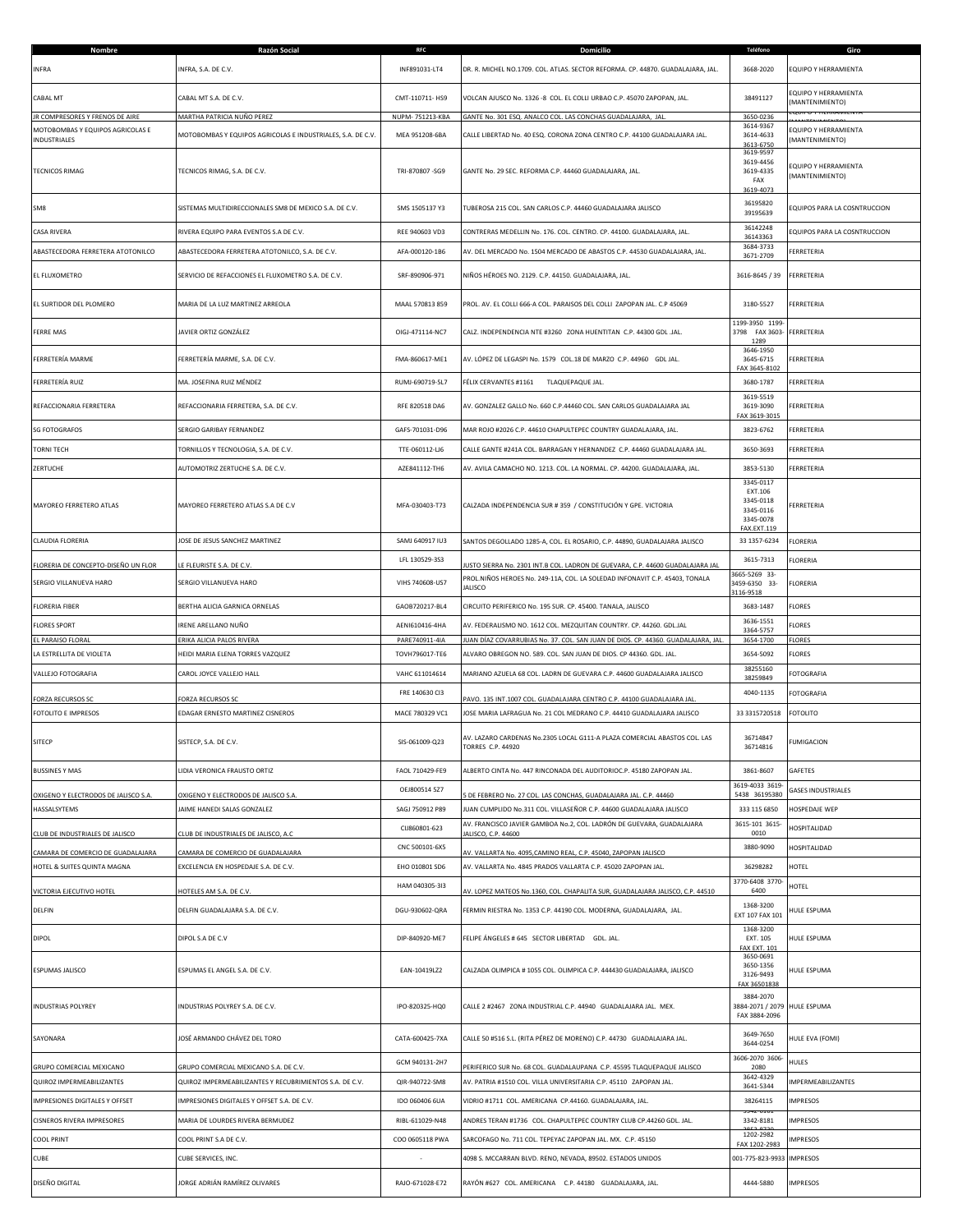| Nombre<br><b>FORCOGSA</b>             | Razón Social<br>FORMAS CONTINUAS DE GUADALAJARA, S.A. DE C.V. | <b>RFC</b><br>FCG-840618-N51 | Domicilio<br>PERIFERICO PTE. #7301 VALLARTA PARQUE INDUSTRIAL ZAPOPAN, JAL. C.P. 45010                                         | Teléfono<br>3777-1618<br>3777-1616<br>FAX 3777-1626 | Giro<br><b>IMPRESOS</b> |
|---------------------------------------|---------------------------------------------------------------|------------------------------|--------------------------------------------------------------------------------------------------------------------------------|-----------------------------------------------------|-------------------------|
| <b>IMPRENTA ALVAREZ</b>               | RODOLFO ALVAREZ CARDENAS                                      | AACR 410726-V37              | SAN FELIPE No. 421 CENTRO C.P. 44100 GUADALAJARA JAL.                                                                          | 3613-2605                                           | <b>IMPRESOS</b>         |
| IMPRESOS DE CALIDAD                   | RITA ISELA VANDICK PUGA                                       | DIPR-681211-EP8              | MEZQUITAN #158 COL. EL REFUGIO C.P. 44200 GUADALAJARA, JAL.                                                                    | 3126-5217<br>3342-3373                              | <b>IMPRESOS</b>         |
| IMPRESOS GRÁFICOS                     | MARTHA E. MONTAÑO VÁZQUEZ                                     | MOVM-530308-3M1              | MANUEL ACUÑA #698 COL. ARTESANOS GUADALAJARA, JAL. C.P. 44200                                                                  | 3613-0596                                           | MPRESOS                 |
| <b>IMPRESOS VALORO</b>                | IMPRESOS VALORO, S.A. DE C.V.                                 | IVA-010625-QY1               | VOLCÁN BOQUERÓN No. 2233 COL. EL COLLI C.P. 45070 ZAPOPAN JAL                                                                  | 3628-4010<br>3628-4792                              | <b>IMPRESOS</b>         |
| LA IMPRENTA                           | CARLOS FELIPE ELIZALDE VICAÑA                                 | EIVC-730416-B61              | AV. LÓPEZ MATEOS SUR #2000 COL. CHAPALITA GUADALAJARA JAL.                                                                     | 3146-1010<br>3120-0200                              | <b>IMPRESOS</b>         |
| <b>PATHROS</b>                        | PATHROS PROMOCIONALES E IMPRENTA, S.A. DE C.V.                | PPE-080804-995               | RÌO RHIN #1330 COL. QUINTA VELARDE GUADALAJARA, JAL. C.P. 44430                                                                | 3811-6843                                           | <b>IMPRESOS</b>         |
| PRODUCCION GRAFICA 3C                 | GRUPO EMPRESARIAL 3C, S.A. DE C.V.                            | GEC-071204-LV1               | CALLE VENEZUELA #457 COL. AMERICANA GUADALAJARA, JAL. C.P. 44160                                                               | 3827-3436                                           | <b>IMPRESOS</b>         |
| SISTECOPY                             | SISTECOPY, S.A. DE C.V.                                       | SIS-970113-J9A               | INDUSTRIA DEL AGAVE #147 FRACC. INDUSTRIAL ZAPOPAN, JAL. C.P. 45132                                                            | 3833-6029/30                                        | <b>IMPRESOS</b>         |
| TRIMARK                               | JOSÉ BRU VILLASEÑOR                                           | BUVJ-770820-3RA              | VIDRIO #1875 COL. AMERICANA CP.44160. GUADALAJARA, JAL.                                                                        | 3826-0400                                           | <b>IMPRESOS</b>         |
| HIGH PUBLICIDAD INTEGRAL              | HIGH PUBLICIDAD INTEGRAL S.A. DE C.V.                         | HPI 110221 UC9               | RIO RHIN #1308- A COL. QUINTA VELARDE C.P. 44430 GDL. JALISCO                                                                  | 36198518<br>15242306                                | <b>IMPRESOS</b>         |
|                                       |                                                               | GUBF 731230-FA8              |                                                                                                                                | 3614-3788 3614<br>3789 333-465-                     | <b>IMPRESOS</b>         |
| CON SENTIDO PUBLICITARIO<br>COOLPRINT | FABIOLA DE FATIMA GUZMAN BUSTOS<br>COOLPRINT S.A. DE C.V.     | COO 060518 PWA               | CALLE PAVO No. 590- 592, C.P. 44100, GUADALAJARA JALISCO<br>INDUSTRIA NAVIERA No. 87, COL. EL COLLI URBANO, 45070 ZAPOPAN JAL. | 8678<br>1202-2982                                   | <b>IMPRESOS</b>         |
| VEECTOR PUBLICIDAD INTEGRAL           | PEDRO ANTONIO MEDINA COMPARAN                                 | MECP830209-R98               | SANTA MONICA No. 340 44, COL. PARQUES DE ZAPOPAN C.P. 45138, ZAPOPAN JAL                                                       | 3952-7132                                           | <b>IMPRESOS</b>         |
| PALAZUELOS                            | ALAZUELOS COMUNICACIÓN VISUAL, S.A. DE C.V.                   | PCV110722-8T2                | MIGUEL GALINDO No. 274. COL. MEZQUITAN COUNTRY. CP. 44260. GUADALAJARA, JAL.                                                   | 9627-5454                                           | <b>IMPRESOS</b>         |
| GRAFICOS Y MAS S.A DE C.V.            | GRAFICOS Y MAS S.A. DE C.V.                                   | GMA-101201-521               | AV. CHAPULTEPEC No. 43/49 C.P. 44190 COL. MODERNA GUADALAJARA, JAL.                                                            | 3833-6030<br>3833-6029                              | <b>IMPRESOS</b>         |
| <b>GREGGA SOLUCIONES GRAFICAS</b>     | GREGGA SOLUCIONES GRAFICAS S DE RL DE CV                      | GSG-110903-9P6               | AV. MARIANO OTERO No. 2963 INT. A C.P. 45070 COL. LAS ARBOLEDAS ZAPOPAN, JAL.                                                  | 3634-0941<br>3631-5496                              | <b>IMPRESOS</b>         |
| <b>IMPRESOS JAZBRY</b>                | IMPRESOS JAZBRY, S.A DE C.V.                                  | IJA 090424 D50               | PRISCILIANO SANCHEZ No. 509, ZONA CENTRO C.P. 44100 GUADALAJARA JAL.                                                           | 3628-4854                                           | <b>IMPRESOS</b>         |
| <b>IMPRESOS UYEDA</b>                 | IMPRESOS UYEDA S.A DE C.V.                                    | IUY-960520-EG8               | ALGODÓN No. 301 C.P. 44470 COL. LA NOGALERA GUADALAJARA, JAL.                                                                  | 3793-2032 AL 41<br>EXT. 2019                        | <b>IMPRESOS</b>         |
| INNOVACION PUBLICIDAD                 | D.I. RAUL RODRIGUEZ GONZALEZ                                  | ROGR 570712-728              | SEVERO DIAZ 5651-24 COL. RESIDENCIAL MOCTEZUMA C.P. 45059 ZAPOPAN JAL.                                                         | 3649-3538                                           | <b>IMPRESOS</b>         |
| LABORATORIOS JULIO                    | LABORATORIOS JULIO, S.A. DE C.V.                              | IJU 821006 T53               | AV VALLARTA 6250 COLÑ. JOCOTAN C.P. 44140 ZAPOPAN JAL.                                                                         | 3120-2508<br>FAX 3120-2512                          | <b>IMPRESOS</b>         |
| LITOGRAFICA MONTES                    | GUSTAVO ADOLFO MONTES GUERRERO                                | MOGG-810908-M60              | CONTRERAS MEDELLIN No. 176. COL. CENTRO. CP. 44100. GUADALAJARA, JAL.                                                          | 3614-1760<br>3613-3040<br>FAX 3613-5353             | <b>IMPRESOS</b>         |
| PUBLIVILVA                            | PUBLIVILVA SOLUCIONES INTEGRALES, S.A. DE C.V.                | PSI 111221-2Q6               | PEZ AUSTRIAL No. 4120 COL. ARBOLEDAS C.P. 45070 ZAPOPAN JAL.                                                                   | 3631-8009<br>3535-8213                              | <b>MPRESOS</b>          |
| SEGRAFC                               | HUGO ALEJANDRO PLASCENCIA FLORES                              | PAFH-651128-SV7              | SAN FELIPE No. 622 - A COL. CENTRO C.P. 44200 GUADALAJARA, JAL.                                                                | 3658-4145                                           | <b>IMPRESOS</b>         |
| <b>COMPU LETRAS</b>                   | ERGIO ORNELAS ROMERO                                          | OERS 591221 8Y7              | VOLCAN VESUBIO No. 5830, COL. EL COLLI URBANO, C.P. 45070 ZAPOPAN JALISCO                                                      | 3620-4853 3628<br>3432                              | <b>IMPRESOS</b>         |
| NITIDA 7                              | MPRESIONES NITIDA, S.A. DE C.V.                               | INI 140101-NX2               | AV TABACHINES No. 3773, COL. LOMA BONITA EJIDAL, C.P. 45085, ZAPOPAN JALISCO                                                   | 3135-1416                                           | <b>IMPRESOS</b>         |
| COMERCIALIZADORA TALEH                | COMERCIALIZADORA TALEH S DE R.L. DE C.V.                      | CTA 120817-ND9               | AV. CENTRAL 213-C16 COL CD GRANJA C.P. 45010 ZAPOPAN JAL.                                                                      | 1454-6772                                           | <b>INSTRUMATS</b>       |
| GALVALAMINAS                          | GALVALAMINAS DE OCCIDENTE, S.A. DE C.V.                       | GOC070212-4X3                | VOLCAN CEBORUCO NO.1245. FRACC. EL COLLI URBANO. CP. 45070. ZAPOPAN, JAL.                                                      | 1201-7644<br>3628-3878                              | LAMINAS                 |
| <b>GRUPO ALEANSA</b>                  | SALVADOR DE JESÚS GARRIDO DÍAZ                                | GADS-591224-EX1              | LINDA VISTA No. 1912                                                                                                           | 3345-4827<br>3345-1344                              | LAMINAS                 |
| <b>GRUPO LAMINAC</b>                  | GRUPO LAMINAC S.A. DE C.V.                                    | GLA 990507-UM1               | PERIFERICO NTE. No. 32 C.P 44240 COL RANCHO NUEVO GUADALAJARA JAL.                                                             | 3674-6662<br>3674-8802<br>FAX 3674-6903             | LAMINAS                 |
| LETSA                                 | LÁMINAS ECONÓMICAS TRANSPARENTES, S.A. DE C.V.                | LET860630 IS4                | KM.1.5 CARRETERA SAN ISIDRO MAZATEPEC, COL. SAN AGUSTIN, C.P. 45640, TLAJOMULCO<br>DE ZUÑIGA JALISCO                           | 3686-0674 3686-<br>0765 3686-1065                   | LAMINAS                 |
| LAMINAS M&M                           | OSCAR MERCADO MUÑOZ                                           | MEMO 840403-3ZA              | AV 1AZARO CARDENAS No. 63 COL. EL ZAPOTE DEL VALLE C.P. 45659 TLAIOMULCO DE<br>ZUÑIGA                                          | 3686-2028<br>3631-5276                              | LAMINAS                 |
| ABALIM (ABASTECEDORES DE LIMPIEZA)    | PATRICIA MÁRQUEZ PONCE                                        | MAPP-660317-7Q8              | PINO No.1405 COL. MORELOS GUADALAJARA JAL. C.P. 44910                                                                          | 3811-2119<br>3811-5827                              | LIMPIEZA                |
| <b>CLEAN IT</b>                       | JULIO BERNI SILVA                                             | BESJ-640717-NJ1              | FRAY JUAN DE SAN MIGUEL No 419-A GDL. JAL.                                                                                     | 3331-8002 3330<br>4469                              | LIMPIEZA                |
| COMINSA                               | COMINSA INSTITUCIONALES S.A. DE C.V.                          | CIN-080207-9S1               | BUGAMBILIAS No. 852 COL. MARIANO OTERO C.P. 45067 ZAPOPAN, JAL.                                                                | 3180-3404<br>FAX 3180-3410                          | LIMPIEZA                |
| <b>DISTRIBUIDORA GOBI</b>             | DISTRIBUIDORA GOBI S.A. DE C.V.                               | DGO 950303-2U5               | LICEO No. 661 COL. CENTRO C.P. 44280 GUADALAJARA JAL.                                                                          | 3658-2022<br>FAX 3614-4670                          | LIMPIEZA                |
| HIGIENE MÁXIMA                        | VÍCTOR COVARRUBIAS ÁLVAREZ                                    | COAV 651009 213              | CASTILLO DE GRANADITAS #1696 COL. NIÑOS HÉROES C.P. 44260 GUADALAJARA JAL.                                                     | 3824-1462                                           | LIMPIEZA                |
| <b>LIMPIOSOS</b>                      | CENTRAL PACIFIC PAPER S.A. DE C.V.                            | CPP-960424-Q50               | CRUZ VERDE No. 787 COL. LA SAGRADA FAMILIA C.P. 44200 GUADALAJARA JAL.                                                         | 3810-0167<br>3810-0163                              | LIMPIEZA                |
| POPOTES PARA ESCOBA Y DERIVADOS       | J. JESUS PRESA CORONA                                         | PECJ-440728-352              | ALDAMA No 47 SANTA ANA TEPETITLAN ZAPOPAN JAL C.P 45230                                                                        | 3684-6341                                           | LIMPIEZA                |
| PRODUCTOS CARMEN                      | FILOMENA DEL CARMEN MORALES RODRÍGUEZ                         | MORF-670610-GS8              | JARDÍN DE LOS CLAVELES #15 FRACC. ALAMEDAS DE TESISITAN (TABACHINES) ZAP. JAL.                                                 | 3366-0362<br>3366-2407<br>FAX 3672-8719             | LIMPIEZA                |
| REPRESENTACIONES ORO                  | REPRESENTACIONES ORO, S.A. DE C.V.                            | ROR 980403 PU1               | AV. TONALA No. 2666 CD. AZTLA                                                                                                  | 3600-0041<br>FAX 3600-0045                          | LIMPIEZA                |
| RICASA LIMPIEZA                       | RICASA LIMPIEZA S.A. DE C.V.                                  | RLI 050504 936               | CAMINO A LA TIJERA No 806 MODULO A BODEGA 6 COL. LATIJERA C.P. 45647<br><b>TLAJOMULCO</b>                                      | 3612-7739                                           | LIMPIEZA                |
| SANIRENT                              | SANIRENT DE MEXICO S.A DE C.V                                 | SME 961127 HMA               | CAMINO VIEJO A SAN MARTIN No. 4 COL. EL SALVADOR PORTILLO LOPEZ TLAQUEPAQUE                                                    | 3659-1079                                           | LIMPIEZA                |
| <b>SIM</b>                            | SERVICIOS INSTITUCIONALES MÚLTIPLES. S.A. DE C.V.             | SIM-020422-IQ6               | NIÑOS HÉROES #58 CP. 45417 LOMAS DE CAMICHIN TONALA JAL.                                                                       | 3126-3329 3126<br>8489 3126-8486                    | LIMPIEZA                |
| <b>BARRETO CLEANING SERVICES</b>      | BARRETO LIMPIEZA S.A. DE C.V.                                 | BLI 050813 98A               | CALLE OTRANTO # 2920 COL. PROVIDENCIA GUADALAJARA JAL.                                                                         | 3640-2762 3126<br>7266                              | LIMPIEZA                |
| NASA                                  | NANCY ALEJANDRA BAEZA SILVA                                   | BASN931201FT0                | CALLE FRAMBOLLANES 3128 COL. TABACHINES ZAPOPAN, JALISCO C.P. 45180                                                            | 35854821                                            | LIMPIEZA                |
| LANDERO                               | ORGANIZACIÓN LANDERO, S.A. DE C.V.                            | OLA-880504-HM8               | AV. VALLARTA No. 1285 COL. AMERICANA GUADALAJARA JAL.                                                                          | 3826-1245<br>FAX 3825-5729                          | LLANTAS                 |
| LERMA'S LLANTAS Y SERVICIOS           | SONIA LERMA HERRERA                                           | LEHS 701120 EQ0              | PROL.FCO. I. MADERO No.12 COL. SAN GASPAR DE LAS FLORES TONALA JALISCO                                                         | 3607-9200<br>FAX 3607-0101                          | LLANTAS                 |
| LLANTERA                              | MIGUEL ANGEL FLORES MARTINEZ                                  | FOLL 810219 2U8              | PROVADA ALMENDROS No5 INT.14 COL CAMICHINES C.P. 45540 TLAQUEPAQUE JAL.                                                        | 3343-8614                                           | LLANTAS                 |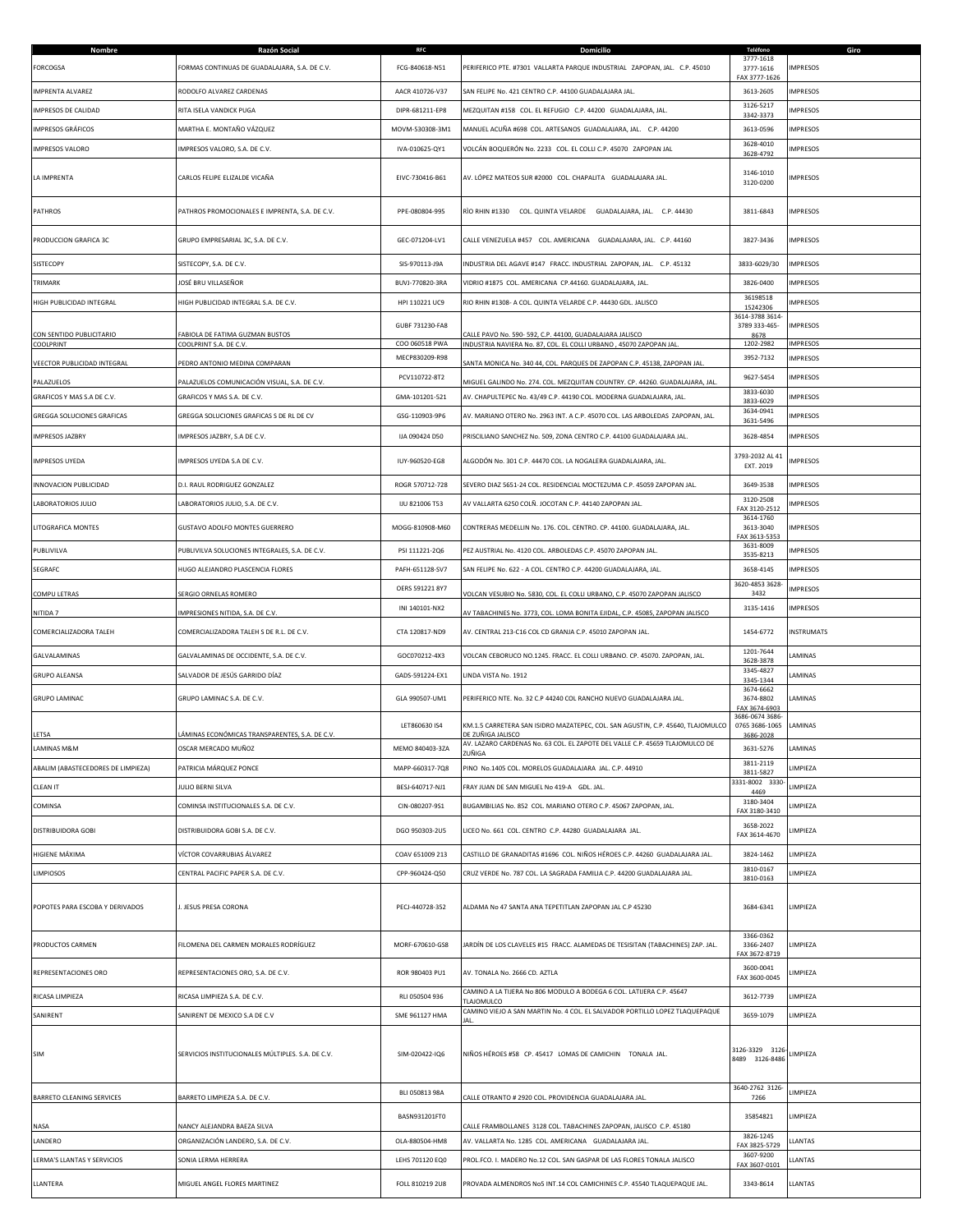| Nombre<br>LLANTERA HUENTITAN                         | Razón Social<br>JOSÉ SOTO TORRES                                                                               | SOTJ-500817-RY8        | BELISARIO DOMÍNGUEZ #3153 COL. HUENTITAN EL ALTO CP. 44300                                                                                   | 3603-6078                                     | LLANTAS                       |
|------------------------------------------------------|----------------------------------------------------------------------------------------------------------------|------------------------|----------------------------------------------------------------------------------------------------------------------------------------------|-----------------------------------------------|-------------------------------|
| SUPER RUEDAS DE MÉXICO                               | SUPER RUEDAS DE MÉXICO, S.A. DE C.V.                                                                           | SRM-930127-4A2         | CALZ. DEL EJERCITO #968 COL. QUINTA VELARDE C.P. 44430 GDL. JAL.                                                                             | 3619-6050<br>EXT. 1                           | LLANTAS                       |
|                                                      |                                                                                                                |                        |                                                                                                                                              | FAX 3650-3474                                 |                               |
| BRINCOLINES LONAS Y TOLDOS PERIFERICO                | SERGIO ABRAHAM LUNA CARRILLO                                                                                   | LUCS-840928-CY2        | AV. PERIFERICO NTE. No. 1600 -A C.P. 45187 COL. DIVISION DEL NORTE ZAPOPAN, JAL.                                                             | 3366-3875<br>3848-9668                        | LONAS Y MALLA SOMBRA          |
| COMERCIALIZADORA MURO                                | JOSE MARTIN MUÑOS HERNANDEZ                                                                                    | MUHM-700323-270        | PINO SUAREZ No. 457-9C COL. MERCADO DEL CAMPESINO C.P. 45140 ZAPOPAN, JALISCO.                                                               | 3629-2429                                     | LONAS Y MALLA SOMBRA          |
| TOLDOS LLUVI-SOL                                     | ROSA MARIA DÁVILA GÓMEZ                                                                                        | DAGR-600401-PG9        | NICOLÁS ROMERO #329 COL.VILLASEÑOR CP. 44200 GUADALAJARA, JALISCO                                                                            | 3827-1373<br>3827-1376                        | LONAS Y MALLA SOMBRA          |
|                                                      |                                                                                                                | SAQR 780929-6XA        |                                                                                                                                              | 33-3170-8191                                  | LUMINARIAS LET                |
| TELESERVICIO CANAL 5<br>MADERAS LA CUMBRE            | RAFEL SANTIAGO QUIROZ<br>COMERCIALIZADORA E INDUSTRIALIZADORA DE MADERAS Y<br>DERIVADOS LA CUMBRE S.A. DE C.V. | CIM-950106-UV2         | IGNACIO DEL RIO BARRAGAN No. 81, COL CENTRO, LA BARCA JALISCO, C.P. 47910<br>NICOLÁS BRAVO #150 COL ATEMAJAC DEL VALLE ZAPOPAN JAL. CP.45190 | 3824-7237<br>3824-6531                        | MADERAS                       |
| DISTRIBUIDORA DE MADERA TONALA                       | DISTRIBUIDORA DE MADERA TONALA, S.A. DE C.V.                                                                   | DMT981006-4D4          | ARRETERA LIBRE A ZAPOTLANEJO # 1994, COL. JAUJA, C.P 45422, TONALA JALISCO                                                                   | 3848-4191<br>3690-024 3690-<br>0253 3690-0241 | MADERAS                       |
| MADERAS Y TRIPLAY LAGUNITAS                          | FRANCISCO JAVIER SUAREZ PATIÑO                                                                                 | SUPF 870406-437        | FRANCISCO DE AYZA No. 2488 C.P. 44756 EL POVENIR GUADALAJARA JAL                                                                             | 3655-1515 61<br>3643-5101                     | MADERAS                       |
| DISTRIBUIDORA DE MADERAS TONALA                      | DISTRIBUIDORA DE MADERAS TONALA, S.A. DE C.V.                                                                  | DMT-981006-4D4         | CARRETERA LIBRE A ZAPOTLANEJO #2134  COL. JAUJA TONALA JAL.                                                                                  | 3655-1515<br>3655-1561                        | MADERAS                       |
| MADERERIA ABASTOS                                    | MADERERIA ABASTOS S.A. DE C.V.                                                                                 | MAB 831107 QM5         | CALZ. LAZARO CARDENAS No. 2259 GUADALAJARA JAL.                                                                                              | FAX 3649-9239<br>3812-0676<br>3811-6512       | MADERAS                       |
| COMERCIALIZADORA TEXTIL                              | VENTA Y DISTRIBUCION DE MANTAS, S.A. DE C.V.                                                                   | VDM-090918-IA9         | JOAQUÍN ANGULO No. 1460 COL. VILLASEÑOR GUADALAJARA, JAL.                                                                                    | FAX 3812-0107<br>3826-2334<br>3826-7458       | MANTA / TELA                  |
| LA NUEVA PERLA                                       | LA NUEVA PERLA S.A. DE C.V.                                                                                    | NPE-840508-ET1         | PINO SUÁREZ #345 ZONA CENTRO GDL. JAL.                                                                                                       | FAX 3825-8557<br>3614-5388                    | MANTA / TELA                  |
|                                                      | MODATELAS, S.A. DE C.V.                                                                                        | MOD041014 K13          | COLON No. 20 ESQ. MORELOS CENTRO C.P. 44200 GUADALAJARA JAL.                                                                                 | FAX 3613-8245<br>3613-4338                    |                               |
| MODATELAS<br>PARISINA                                | GRUPO PARISINA, S.A. DE C.V.                                                                                   | GPA-930101-Q17         | AV. JUÁREZ No. 263 COL. CENTRO C.P. 44100 GUADALAJARA JAL.                                                                                   | 3613-6065<br>3613-1076                        | MANTA / TELA<br>MANTA / TELA  |
|                                                      |                                                                                                                |                        |                                                                                                                                              |                                               |                               |
| SANTA MONICA TEXTIL                                  | SANTA MONICA TEXTIL, S.A. DE C.V.                                                                              | SMT-840906-GQ6         | SANTA MONICA No. 30 COL. CENTRO C.P. 44100 GUADALAJARA, JAL.                                                                                 | 3614-0409                                     | MANTA / TELA                  |
| SIMIL CUERO PLYMOUTH                                 | SIMIL CUERO PLYMOUTH S.A. DE C.V.                                                                              | SCP-891031-MM6         | ESTEBAN ALATORRE No. 1601 SAN JUAN BOSCO C.P. 44150 GUADALAJARA, JAL.                                                                        | 3883-7300                                     | MANTA / TELA                  |
| <b>TELAS LEON</b>                                    | ROBERTO DE LEON DUEÑAS                                                                                         | LEDR-600607-7B9        | EJIDO 229 SAN ANDRES C.P. 44400 GUADALAJARA, JAL.                                                                                            | 3644-9227                                     | MANTA / TELA                  |
| AFINACIONES ULTRASÓNICAS                             | AFINACIONES ULTRASÓNICAS                                                                                       | HICL-610505-PU3        | PROL. AV. ALCALDE No. 115 COL BATAN ZAPOPAN JAL C.P. 45190                                                                                   | 3342-1490<br>3342-1491                        | MANTENIMIENTO VEHICULAR       |
| AUTO PARTES NUEVAS, USADAS Y SERVICIO "EL<br>DORADO" | AURELIO DORADO DORADO                                                                                          | DODA-630925-114        | AV. CRISTÓBAL COLON #193 COL. ARROYO HONDO ZAPOPAN JAL.                                                                                      | 3366-3436                                     | MANTENIMIENTO VEHICULAR       |
| <b>FRENOS GUERRERO</b>                               | JOSÉ GERARDO GUERRERO QUEZADA                                                                                  | GUQG-580329-LC1        | PERIFÉRICO NTE #73-2 COL AUDITORIO C.P 45190 ZAPOPAN JAL.                                                                                    | 3660-4804                                     | MANTENIMIENTO VEHICULAR       |
| <b>GRUAS ANAYA</b>                                   | GUILLERMO ANAYA ESCOBEDO                                                                                       | AAEG 680830-QE4        | CALLE 32 ROMAN MORALES No. 668 S.L. C.P. 44380 GUADALAJARA JAL.                                                                              | 3618-0141<br>3585-8691<br>3585-8692           | MANTENIMIENTO VEHICULAR       |
| MECANICA EN GENERAL SALINAS E HIJOS                  | HUGO CESAR SALINAS FLORES                                                                                      | SAFH-820401-QJ0        | PERIFERICO NORTE No. 1079 COL. VICTOR HUGO C.P. 45190 ZAPOPAN JALISCO                                                                        | 3112-5920                                     | MANTENIMIENTO VEHICULAR       |
|                                                      |                                                                                                                |                        |                                                                                                                                              |                                               |                               |
| MOFLES JALISCO                                       | MARIO ARMANDO EBESO OCHOA                                                                                      | OEOM 620820-N89        | CRUZ VERDE No. 750 ESQ. JESUS GARCIA No. 999 S.H. C.P. 44200 GUADALAJARA JAL                                                                 | 3825-5671                                     | MANTENIMIENTO VEHICULAR       |
| MOTORES FINOS FEDERALISMO                            | JOSÉ MARCELINO DÁVALOS SIERRA                                                                                  | DASM-780311-EP2        | AV. FEDERALISMO NORTE #187 COL. ATEMAJAC DEL VALLE ZAP. JAL. C.P. 45190                                                                      | 3660-2461                                     | MANTENIMIENTO VEHICULAR       |
| MULTISERVICIOS SANDOVAL Y SUSPENSIONES               | MAURO ANTONIO SANDOVAL CERDA                                                                                   | SACM-840220-9L1        | CARRETERA SALTILLO #815-D C.P. 45190 ZAPOPAN JAL.                                                                                            | 6060-4995                                     | MANTENIMIENTO VEHICULAR       |
| SERVICIO MACHUCA JR.                                 | MONICA RODRIGUEZ RAMIREZ                                                                                       | RORM 780420 AI0        | AV. MANDARINA No. 1691 COL. JARDINES DE LA CRUZ ZONA ABASTOS C.P. 44950 GDL.<br>JAL.                                                         | 3162-0972                                     | MANTENIMIENTO VEHICULAR       |
| AUTO SERVICIO LLAMAS                                 | BRENDA ESPERANZA LLAMAS NAVA                                                                                   | R.F.C. LANB 830606 NY5 | LIBRAMIENTO A LA BASE AEREA #1263 COL. EL TRIANGULO C.P. 45160 ZAPOPAN JAL                                                                   | 33422270                                      | MANTENIMIENTO VEHICULAR       |
| SERVIPUNTO AUTOMOTRIZ                                | SERVIPUNTO AUTOMOTRIZ, S.A. DE C.V.                                                                            | SAU140206-7M6          | AV. VALLARTA #6115, COL. CIUDAD GRANJA, C.P. 4510 ZAPOPAN JAL                                                                                | 1657-2608 1981<br>2061 1981-2109              | MANTENIMIENTO VEHICULAR       |
|                                                      |                                                                                                                | AUOE 951213-U42        |                                                                                                                                              | 1543-9331                                     | MANTENIMIENTO VEHICULAR       |
| <b>AG MOTORS</b>                                     | DGAR ISRAEL AGUILAR OROZCO                                                                                     | SAMA 750620 QN7        | POPOCATEPETL No.1998, EL COLLI EJIDAL, C.P. 45070, GUADALAJARA JALISCO                                                                       | 3318047213                                    | MANTENIMIENTO VEHICULAR       |
| ALEX FUEL SYSTEM                                     | ALEJANDRO SALDIVAR MUÑOZ                                                                                       |                        | AV.18 DE MARZO No. 585, COL. LA NOGALERA, C.P. 44470, GUADALAJARA JALISCO                                                                    |                                               |                               |
| <b>SYC MOTORS</b>                                    | SYC MOTORS, S.A. DE C.V.                                                                                       | SMO810623              | V. 16 DE SEPTIEMBRE No. 651 GUADALAJARA, JAL. C.P. 44180                                                                                     | 37700401                                      | MANTENIMIENTO VEHICULAR       |
| MARCOS Y PLACAS CONMEMORATIVAS                       | JUSTO ANTONIO CASTILLO VILLALVAZO                                                                              | CAVJ- 640405-CC4       | SAN FELIPE No. 256 S.H. C.P. 44100 GUADALAJARA JAL.                                                                                          | 3613-3961                                     | MARCOS Y PLACAS               |
| JRRG                                                 | OSE RAUL RAMIREZ GUZMAN                                                                                        | RAGR831212 FV0         | RIO CUITZMALA No. 1278, COL. URBI QUINTA, C.P. 45410, TONALA JALISCO                                                                         |                                               | MARIACHI                      |
| ALMACÉN GUTIÉRREZ                                    | RAMIRO TABAREZ CONTRERAS                                                                                       | TACR-540827-FF6        | PASEO DEL ZOOLÓGICO NO. 1036. HUENTITAN EL ALTO. GUADALAJARA, JAL.                                                                           | 3644-6603<br>3810-7788                        | MATERIAL PARA LA CONSTRUCCION |
| AZULEJOS Y COMPLEMENTOS                              | AZULEJOS Y COMPLEMENTOS S.A. DE C.V.                                                                           | ACO-870505-S49         | AV. NIÑOS HÉROES NO. 1321. COL. MODERNA. CP 44100. GUADALAJARA, JAL.                                                                         | 3810-8009<br>3811-9374<br>FAX 3810-2823       | MATERIAL PARA LA CONSTRUCCION |
| CEMEX                                                | CEMEX CONCRETOS S.A. DE C.V.                                                                                   | CCO-740918-9M1         | CONSTITUCION NO.444 PTE. COL CENTRO. MONTERREY, NUEVO LEON.                                                                                  | 3679-6227                                     | MATERIAL PARA LA CONSTRUCCION |
| CONCRETOS CRUZ AZUL                                  | CONCRETOS CRUZ AZUL, S.A. DE C.V.                                                                              | CCA850121-JX8          | AV. INSURGENTES SUR No. 670 PISO 1, COL. DEL VALLE, CP. 03100, MEXICO, D.F.                                                                  | 3110-0362<br>65 / 66                          | MATERIAL PARA LA CONSTRUCCION |
| CRISRA                                               | CRISTÓBAL GUTIÉRREZ ÁLVAREZ                                                                                    | GUAC-660126-G19        | CARRETERA A SALTILLO KM 10 # 17 COL. MESA COLORADA ZAPOPAN, JAL.                                                                             | 3672-8575<br>FAX 3660-5374                    | MATERIAL PARA LA CONSTRUCCION |
| INTERCERAMIC                                         | INTERACABADOS DE OCCIDENTE, S.A. DE C.V.                                                                       | IOC990222-6F8          | AVE. LOS LAURELES NO.175. CP. 45150. ZAPOPAN, JAL.                                                                                           | 3633-3616                                     | MATERIAL PARA LA CONSTRUCCION |
| PROVEEDORA DE MATERIALES MORGA & LÓPEZ               | PROVEEDORA DE MATERIALES MORGA & LÓPEZ, S.A. DE CV.                                                            | PMM-030211-V52         | CALLE BENITO JUÁREZ # 93 COL. VÍCTOR HUGO                                                                                                    | 3112-5458                                     | MATERIAL PARA LA CONSTRUCCION |
| EAPR COMERCIALIZADORA                                | ELIZABETH ALEIDA PADILLA RIOS                                                                                  | PARE771210F65          | VOLCAN MISTI #350 HUENTITAN EL BAJO C.P. 44250 GUADALAJARA JAL.                                                                              | 33-15-20-34-31                                | MATERIAL PARA LA CONSTRUCCION |
| HUKONSTRUCCIONES                                     | HUKONSTRUCCIONES S.A DE C.V.                                                                                   | HUK140630GJ4           | BARLOVENTO #2525 COL. BOSQUES DE LA VICTORIA C.P. 44540 GUADALAJARA JAL.                                                                     | 36231623                                      | MATERIAL PARA LA CONSTRUCCION |
| AEROFLASH                                            | SERVICIO PAN AMERICANO DE PROTECCION, S.A DE C.V                                                               | SPA810429-PU2          | AV. LAZARO CARDENAS No. 2825. COL. ALAMO INDUSTRIAL. CP. 45593. TLAQUEPAQUE,                                                                 | 3619-3300/11<br>FAX 3619-2245                 | MENSAJERIA                    |
| <b>BAZAR GALLERY</b>                                 | ARTURO MENDEZ LICON                                                                                            | MELA-551121-K27        | JACOBO GALVEZ #45 (EN EL JARDIN DEL CARMEN) COL. CENTRO C.P.44100 GDL, JAL.                                                                  | 3613-4166                                     | MERCERIA Y DECORACION         |
| DE ANDA MERCERIA                                     | DE ANDA HERMANOS MERCERIA Y BONETERIA S.A. DE C.V.                                                             | AHM-850522-9R3         | ANDRES TERAN 638 COL. VILLASEÑOR C.P. 44600 GUADALAJARA, JAL.                                                                                | 3825-8498<br>FAX 3825-6761                    | MERCERIA Y DECORACION         |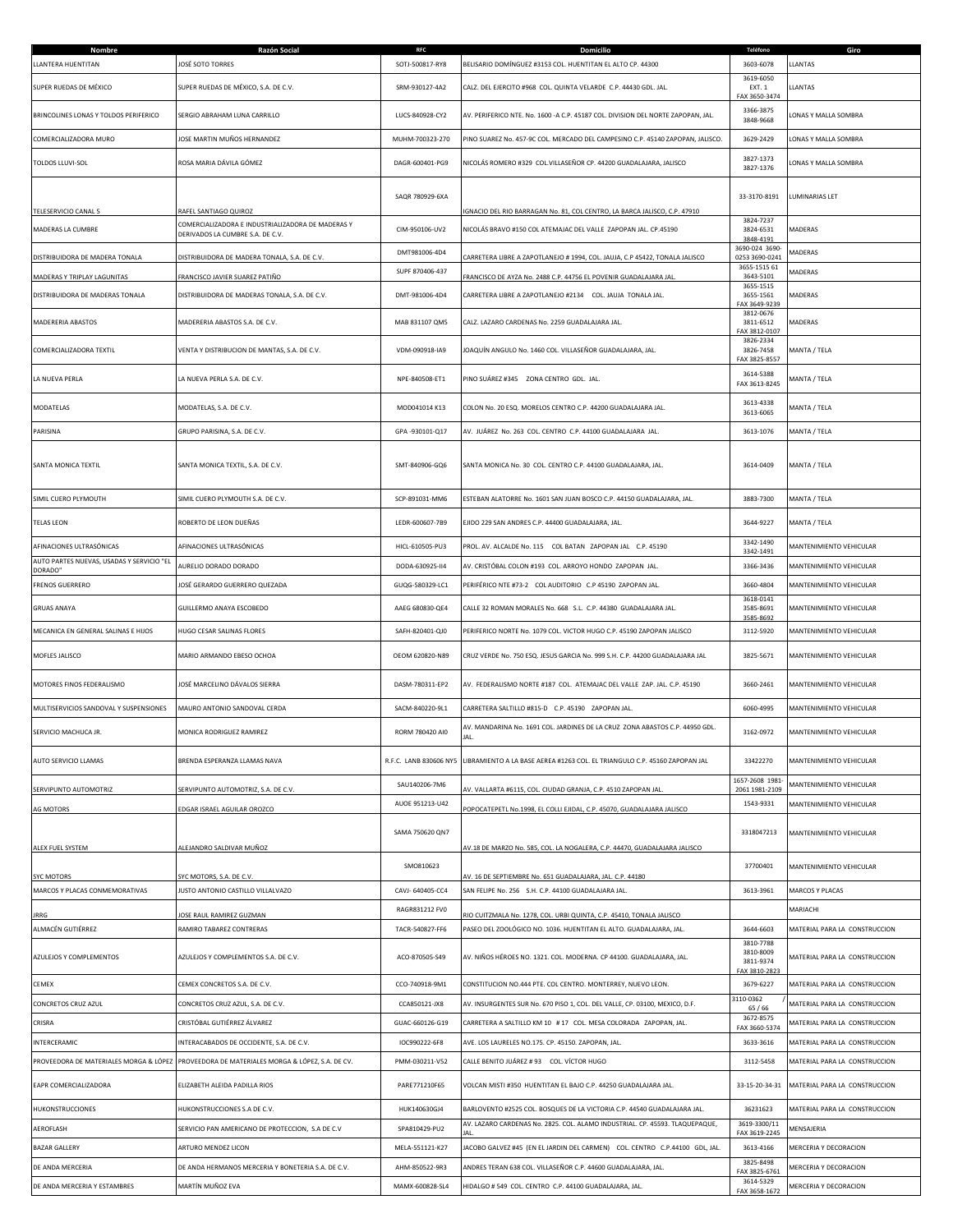| Nombre                                                           | Razón Social                                           | <b>RFC</b>      | Domicilio                                                                                                                                        | Teléfono                                                                      | Giro                     |
|------------------------------------------------------------------|--------------------------------------------------------|-----------------|--------------------------------------------------------------------------------------------------------------------------------------------------|-------------------------------------------------------------------------------|--------------------------|
| DEL CARMEN NOVEDADES Y REGALOS                                   | GLORIA DEL CARMEN CABRERA CAMAÑO                       | CACG791019-4J2  | CALLE ANALCO No. 711-A. COL. LAS CONCHAS. CP. 44960. GUADALAJARA, JAL.                                                                           | 3617-7549<br>3613-2022                                                        | MERCERIA Y DECORACION    |
| FANTASÍAS MIGUEL                                                 | FANTASÍAS MIGUEL, S.A. DE C.V.                         | FMI-650208-CG9  | HIDALGO #520 COL CENTRO C.P.44100 S.H. GUADALAJARA JAL.                                                                                          | FAX 3613-5054                                                                 | MERCERIA Y DECORACION    |
| MANUALIDADES DECORAMA                                            | MANUALIDADES DECORAMA S.A. DE C.V.                     | MDE-980320-9B4  | HIDALGO No. 587 C.P. 44200 COL. CENTRO GUADALAJARA JAL.                                                                                          | 3614-2338<br>3614-5045                                                        | MERCERIA Y DECORACION    |
| <b>DISMERK</b>                                                   | REBECA DEL RIEGO RUIZ                                  | RIRR-821119-NI4 | AV. GUADALUPE #5650 EDIF. "L" DEPTO.14 COL. PLAZA GPE. CP 45036 ZAPOPAN, JAL.                                                                    | 3120-3233<br>3343-0548/49                                                     | MOBILIARIO DE BAÑO       |
| LA PALOMA                                                        | LA PALOMA PERIFERICO, S.A. DE C.V.                     | PPE980303-QI7   | AV. NIÑOS HEROES No. 1609. COL. MODERNA. GUADALAJARA, JALISCO.                                                                                   | 3812-1822<br>3812-3761<br>3810-6020                                           | MOBILIARIO DE BAÑO       |
| LUCKE                                                            | LUCKE S.A. DE C.V.                                     | LUC-811106-1C4  | AV. NIÑOS HEROES No. 2100 COL. BARRERA C.P. 44150 GUADALAJARA, JAL.                                                                              | 3615-5566<br>FAX 3616-1258                                                    | MOBILIARIO DE BAÑO       |
| <b>FABRIMUEBLES GOPRI</b>                                        | FABRIMUEBLES GOPRI, S.A. DE C.V.                       | FGO 840309 NL8  | LAZARO CARDENA No. 1893 COL. DEL SUR C.P. 44920 GUADALAJARA JAL.                                                                                 | 3812-5152<br>38273974/75                                                      | MOBILIARIO DE OFICINA    |
| MOBIL FACTORY                                                    | MOBIL FACTORY S.A. DE C.V.                             | MFA-091216-EZA  | AV. LA PAZ No. 1603 COL. AMERICANA C.P. 44190 GUADALAJARA, JAL.                                                                                  | 3811-0564                                                                     | MOBILIARIO DE OFICINA    |
| OFFICE PLUS                                                      | TECNOLOGIA DE INFORMACION CORPORATIVA S.A. DE C.V.     | TIC-990818-I52  | AV. CHAPULTEPEC. SUR No. 565 COL. MODERNA C.P. 44190 GUADALAJARA, JAL.                                                                           | 1377-4242                                                                     | MOBILIARIO DE OFICINA    |
| OFFICE SCHOOL                                                    | MOBILIARIO OFFICE SCHOOL, S.A. DE C.V.                 | MOS-090618-431  | PENINSULA No. 3084 COL. STA. EDUWIGES C.P. 44580 GUADALAJARA, JAL.                                                                               | 3631-8235<br>1057-9121                                                        | MOBILIARIO DE OFICINA    |
| DISTRIBUIDORA DE MOTORES Y BOMBAS                                | ANGELICA BRISEÑO HERNANDEZ                             | BIHA 661231-UW1 | AV. EXPERIENCIA No.172, LOCAL 4, COL. EL BATAN, C.P. 45190, ZAPOPAN JALISCO                                                                      | 3672-9393 3660<br>9014                                                        | MOTO BOMBAS              |
| <b>BOMBAS LIBERTAD</b>                                           | OSE LUIS GONZALEZ DOMINGUEZ                            | GODL 340525-IJ6 | IBERTAD No. 1143, COL. CENTRO, C.P. 44100, GUADALAJARA JALISCO                                                                                   | 3614-8832                                                                     | MOTO BOMBAS              |
|                                                                  |                                                        | GOOC 791215-PJ1 | HACIENDA DE CHAPINGO No. 1886 INT. J6, COL.CIRCUNVALACION OBLATOS, C.P. 44716,                                                                   | 331113-8563                                                                   |                          |
| CESAR AGUSTIN GONZALEZ ORTIZ                                     | CESAR AGUSTIN GONZALEZ ORTIZ                           |                 | GUADALAJARA JALISCO                                                                                                                              |                                                                               | MURALISTA                |
| GRUPO "SANDOVAL"                                                 | ULIO CESAR MONDRAGÓN URESSTI                           | MOUJ 780327 K71 | CALLE RIO TUXPAN No.1104, COLONIA LAS ÁGUILAS, ZAPOPAN JALISCO, C.P. 45080                                                                       | 33-1244-5865                                                                  | MUSICOS                  |
| CENTRAL DE PAPELERÍAS                                            | DANIEL ALBERTO GARCÍA DE LEÓN                          | GALD-840314-Q51 | NICOLÁS ROMERO #217 COL. ARTESANOS SAN FELIPE GDL. JAL. C.P. 44200                                                                               | 3826-2692<br>3826-0746<br>3826-1721                                           | PAPELERIA                |
| COPI-CON                                                         | JESUS PEREZ MUÑOZ                                      | PEMJ 321209-BE3 | ISLA SOCORRO No. 2796-6 GUADALAJARA JAL. C.P. 44950 FRACC. JARDINES DE SAN JOSE                                                                  | 3646-8063<br>FAX 1057-4277                                                    | PAPELERIA                |
| <b>ECONOTINTAS</b>                                               | LAURA PATRICIA DE LA CRUZ MARTINEZ                     | CUML-780828-L21 | CALLE CIPRES No. 1226 C.P. 44910 COL. MORELOS, GUADALAJARA, JAL.                                                                                 | 3811-5129<br>3336-3189                                                        | PAPELERIA                |
| MAD (PAPELERÍA, COMPUTO Y MUEBLES DE<br>OFICINA)                 | MARIA RAQUEL FLORES GARCÍA                             | FOGR-640203-9P4 | HOSPITAL #1038 COL. SAGRADA FAMILIA C.P. 44200 GDL. IAL.                                                                                         | 3827-1241<br>3827-0924<br>3827-0924                                           | PAPELERIA                |
| OFFICE DEPOT                                                     | OFFICE DEPOT, S.A. DE C.V.                             | ODM-950324-V2A  | IUAN SALVADOR AGRAZ #101 COL. SANTA FE MÉXICO DF. CP. 05300                                                                                      | AX 3827-2948<br>3613-9105                                                     | PAPELERIA                |
| ABASTECEDORA LUMEN                                               | ABASTECEDORA LUMEN S.A. DE C.V                         | ALU-8309-02-ST5 | PEDRO MORENO 589 ZONA CENTRO GDL. JAL.                                                                                                           | 3614-0822<br>3614-3956<br>EXT. 113                                            | PAPELERIA                |
| <b>BOLYPAPEL DIAMANTE</b>                                        | BOLYPAPEL DIAMANTE S.A. DE C.V.                        | BDI 060209 DU0  | AV. HIDALGO No. 613 COL. CENTRO C.P. 44200 GUADALAJARA JAL.                                                                                      | 3314-8689<br>3614-4190<br>3614                                                | PAPELERIA                |
| CONSU PAPELERIA                                                  | CANDELARIA SALAS CURIEL                                | SACC-600212-RY8 | GONZALEZ GALLO No. 4493 COL. ARROYO HONDO C.P. 45180 ZAPOPAN, JAL.                                                                               | 4412<br>3861-3119                                                             | PAPELERIA                |
|                                                                  |                                                        |                 |                                                                                                                                                  |                                                                               |                          |
| OFFICE MAX                                                       | OPERADORA OMX S.A. DE C.V.                             | OOM -960429-832 | LATERAL AUTOPISTA MEXICO TOLUCA No. 1235, LOMAS DE SANTA FE CUAJIMALPA DE<br>MORELOS, D.F.                                                       | 3673-7232<br>SUC. SAN ISIDRO<br>ZAPOPAN                                       | PAPELERIA                |
| OFIMEDIA                                                         | OFIMEDIA PAPELERIA Y CONSUMIBLES S.A. DE C.V.          | OPC-040802-PI8  | CALLE 10 #1874 COL. FERROCARRIL C.P. 44440 GUADALAJARA, JAL.                                                                                     | 3587-2322<br>3162-0840<br>3124-1258<br>3343-4240<br>3812-0558                 | PAPELERIA                |
| P. E. OFICINAS (PROVEEDORA ESCOLAR Y DE<br>OFICINA)              | COMERCIALIZADORA PAPELERA Y DE SERVICIOS S.A. DE C.V.  | CPS-080721-BMA  | SANTA MÓNICA #1511 FRACC. PARQUES DE ZAPOPAN                                                                                                     | 3834-8490<br>3848-4179<br>FAX 3848-4180                                       | PAPELERIA                |
| PAPELERIA OFICCOM                                                | ANA MARTINA MARTINEZ PLASCENCIA                        | MAPA-630912-SV1 | AV. ARQUITECTURA # 303 COL. MIRAVALLE C.P. 44990, GUADALAJARA, JAL.                                                                              | 3670-1511<br>3670-1512<br>3044-5757<br>3044-5700<br>1338-5098<br>AX 3675-3587 | PAPELERIA                |
| PROVE-OFICINAS                                                   | PROVE-OFICINAS, S.A. DE C.V.                           | POF-980121-C27  | PRIVADA NADIR No. 2606 COL. LA CALMA C.P. 45070 ZAPOPAN JAL.                                                                                     | 3344-5548,<br>3133-1601<br>FAX.<br>3344-5553<br>3344-5549                     | PAPELERIA                |
| <b>TLAQUEPAQUE ESCOLAR</b>                                       | TLAQUEPAQUE ESCOLAR, S.A. DE C.V.                      | TES-900403-QX0  | ÁLVARO OBREGÓN #130 TLAQUEPAQUE, JAL.                                                                                                            | 3657-0212<br><b>EXT 23</b><br>FAX 3659-6095<br><b>EXT 20</b>                  | APELERIA                 |
| PASTO EN ROLLO                                                   | JOSÉ ANTONIO GARCÍA MORALES                            | GAMA-650922-655 | SAN JUAN BOSCO #84 COL. CHAPALITA ZAPOPAN, JAL.                                                                                                  | 3121-8037<br>3870-4794<br>FAX 3122-8675                                       | PASTO EN ROLLO           |
| PRODUCTOS SIGMA                                                  | PRODUCTOS SIGMA, S.A. DE C.V.                          | PSI-551202-SA7  | CAL. GONZÁLEZ GALLO #3049 COL. EL ROSARIO C.P.44890 GDL. JAL.                                                                                    | 3635-4504<br>FAX 3635-5312<br>EXT. 107                                        | PEGAMENTO                |
| <b>BOHLER WELDING GROUP</b>                                      | BOHLER SOLDADURAS S.A. DE C.V.                         | BSO 981014-JM9  | AV. HENRY FORD No. 16 FRACC. INDUSTRIAL SAN NICOLAS TLALNEPANTLA EDO. DE<br>MÉXICO                                                               | 3619-5242                                                                     | PINTURA                  |
| COMEX                                                            | GRUPO PINDEC, S.A. DE C.V                              | GPI-020816 5S4  | LOS ÁNGELES # 61 S.R. C.P. 444460 GUADALAJARA, JAL.                                                                                              | 3618-0437<br>3656-8122<br>FAX 3650-1801                                       | PINTURA                  |
| <b>EQUIPOS CHAKONG</b>                                           | JOSE GUILLERMO CHAVEZ KONG                             | CAKG-560210-E14 | TURQUESA NO.3364-9B. PZA. DE LA LUNA. RESIDENCIAL VICTORIA. CP. 45060. GDL. JAL.                                                                 | 3122-2021                                                                     | PINTURA                  |
| <b>GRUPO PINDEC'</b>                                             | GRUPO PINDEC' S.A. DE C.V.                             | GPI-020816-5S4  | LOS ÁNGELES # 61 SEC.REFORMA GUADALAJARA, JAL.                                                                                                   | 3619-0437<br>3656-8122<br>FAX 3650-1801                                       | PINTURA                  |
| <b>PINTURA GENERAL</b>                                           | JORGE ARMANDO PADILLA CASTAÑEDA                        | PACJ-860807-MR2 | PRIVADA COL No. 10 COL. MESA DORADA C.P. 45204 ZAPOPAN, JAL                                                                                      | 3625-3837                                                                     | PINTURA                  |
| PINTURAS CASTHER                                                 | PINTURAS CASTHER S.A DE C.V                            | PCA-911210-DL2  | AV. REVOLUCIÓN No. 2580, COL. PRADOS DEL NILO GUADALAJARA JAL. C.P. 44840                                                                        | 3635-8987<br>3635-9462<br>3659-5611                                           | PINTURA                  |
| PINTURAS CASTHER EL BATAN                                        | ALEJANDRA OCHOA VARGAS                                 | OOVA-750715-PY2 | CARRETERA SALTILLO No. 128-A                                                                                                                     | 3112-5577<br>FAX 3126-5268                                                    | PINTURA                  |
| PINTURAS CASTHER TABACHINES                                      | MARTHA PATRICIA VALDEZ AHEDO                           | VAAM-640129-814 | PERIFÉRICO NORTE 776-A                                                                                                                           | 3672-8689<br>3366-0690                                                        | PINTURA                  |
| <b>TECNOLOGÍA EDD</b>                                            | TECNOLOGÍA EDD S.A. DE C.V                             | TED-990928-HJ0  | AV. PARQUE CHAPULTEPEC #66-102 NAUCALPAN EDO. DE MÉXICO C.P. 53390                                                                               | 3636-1537<br>(55) 3000-1870<br>(55) 3000-1875                                 | PINTURA                  |
| <b>PINTURAS FMC</b>                                              | DISTRIBUIDORA MEXICANA DE RECUBRIMIENTOS, S.A. DE C.V. | DMR 061221 78A  | MANUEL GOMEZ MORÍN 773, COL. JARDINES DE SANTA ISABEL, GUADALAJARA JALISCO,<br>2.9.44300                                                         | 3651-4422                                                                     | PINTURA                  |
|                                                                  |                                                        | TED-990928 HJ0  |                                                                                                                                                  | (0155) 5358-3033<br>(0155) 5000-9400                                          | PINTURA                  |
| <b>TECNOLOGÍA EDD</b><br>REPARTO DE AGUA NATURAL EN PIPA         | FECNOLOGÍA EDD, S.A. DE C.V.<br>HUMBERTO HERRERA ARIAS | HEAH 651225-B37 | HAMBURGO #70 INT 203 ENTRE HAVRE Y NIZA COL. JUÁREZ C.P. 06600 MÉXICO, D.F.<br>SAN PEDRO No. 1271, COL. TALPITA, C.P. 44705, GUADALAJARA JALISCO | 3637-7004                                                                     | PIPAS PARA BASTO DE AGUA |
| PASSIO PIROTECNIA                                                | NATHALIA ESMERALDA ARTEAGA SILVA                       | AESN 8605135 L7 | AGUSTIN YAÑEZ 2715-B COL. ARCOS SUR C.P. 44150 GUADALAJARA JALISCO                                                                               | 33773527<br>12044343                                                          | PIROTECNIA               |
| ETOSA                                                            | EMPAQUES TRANSPARENTES DE OCCIDENTE, S.A. DE C.V.      | ETO-000413-88A  | GONZÁLEZ GALLO #2065 COL. ATLAS C.P. 44870                                                                                                       | 3120-3333 3344<br>6464                                                        | PLÁSTICOS                |
| PLASTISOL DE OCCIDENTE                                           | PLASTISOL DE OCCIDENTE S.A. DE C.V.                    | POC 060117 PU4  | DR. R MICHEL No. 1885 COL. ATLAS C.P. 44870 GUADALAJARA JAL.                                                                                     | 3838-8502<br>3838-8503                                                        | PLÁSTICOS                |
| <b>POLEAS PR</b>                                                 | PEDRO RODRIGUEZ GONZALEZ                               | ROGP 670130 JV1 | DETROIT No. 155 ESQUINA CHICAGO COL. RINCON DEL AGUA AZUL GUADALAJARA JAL.                                                                       | 3619-7849<br>FAX. 3619-1514                                                   | POLEAS                   |
| DISTRIBUIDORA Y VENTA DE PRODUCTOS<br>QUÍMICOS PARA LA INDUSTRIA | ANTONIO ALFREDO CONTRERAS JIMENEZ                      | COJX 780414 RS1 | AV. MIRAMAR 137 CHULA VISTA C.P. 45653 TLAJOMULCO DE ZÚÑIGA                                                                                      | 1099-1319<br>1659-1347                                                        | PRODUCTOS QUÍMICOS       |
| MAG QUÍMICA                                                      | MIGUEL ÁNGEL GONZÁLEZ GUTIÉRREZ                        | GOGM-690323-VP0 | SIERRA DE MAZAMITLA #5908-3 COL. LAS ÁGUILAS CP.45080 ZAPOPAN, JAL.                                                                              | 3634-0247<br>FAX. 3632-1099                                                   | PRODUCTOS QUÍMICOS       |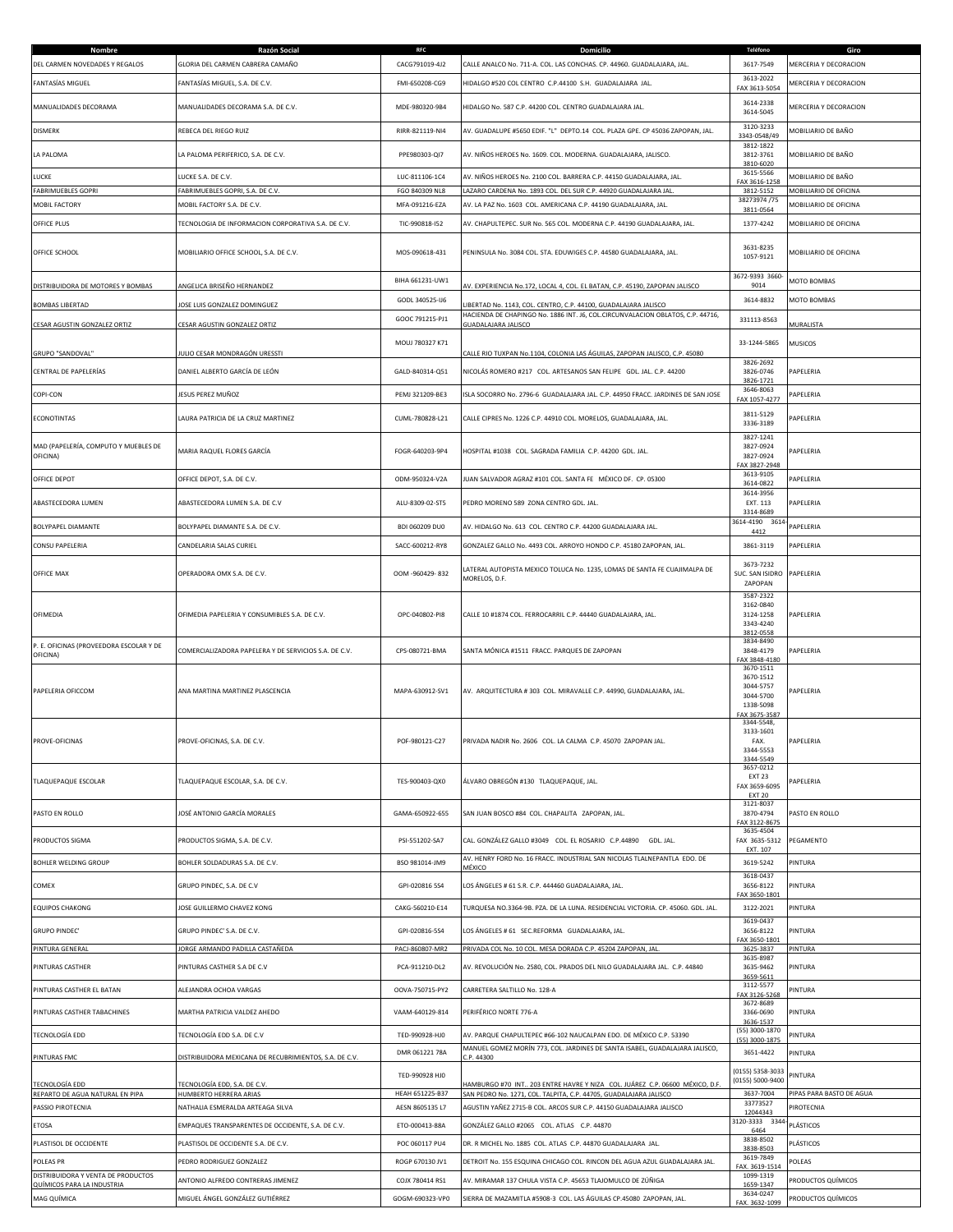| Nombre<br>ANUNCIATE PUBLICIDAD                                     | Razón Social<br>ADOLFO SALCEDO AVIÑA                                               | <b>RFC</b><br>SAA-780723-F11       | Domicilio<br>AV. CIRCUNVALACIÓN DIVISIÓN DEL NORTE No 1138. COL. CIRCUNVALACIÓN METRO. CP.                                                                  | Teléfono<br>1588-4750                   | Giro<br>PROMOCIONALES Y PUBLICIDAD           |
|--------------------------------------------------------------------|------------------------------------------------------------------------------------|------------------------------------|-------------------------------------------------------------------------------------------------------------------------------------------------------------|-----------------------------------------|----------------------------------------------|
| <b>CASA XAVIER</b>                                                 | ARTÍCULOS PROMOCIONALES CASA XAVIER, S.A. DE C.V.                                  | APC931122-NK2                      | 44220. GDL, JAL<br>AV. AVIACIÓN No. 3640-1. COL. VALLE REAL. CP. 45019. ZAPOPAN, JAL.                                                                       | 3636-3410<br>EXT. 104                   | PROMOCIONALES Y PUBLICIDAD                   |
| CMAPRO                                                             | CLAUDIA MENDOZA ARIAS                                                              | MEAC-760825-VE4                    | FRAY LUIS DE PALACIOS No. 384 COL. LADRÓN DE GUEVARA                                                                                                        | 5000-4504<br>3615-4224                  | PROMOCIONALES Y PUBLICIDAD                   |
| DISEÑO PROMOCIONAL                                                 | FRANCISCO JAVIER ROMERO GARCIA DE QUEVEDO                                          | ROGF681009-TL4                     | ROBLES GIL No. 454. COLONIA AMERICANA. CP. 44160. GUADALAJARA, JAL.                                                                                         | 3630-4315<br>3825-8056                  | PROMOCIONALES Y PUBLICIDAD                   |
| EXHIBE                                                             | X & V, S.A. DE C.V.                                                                | X&V100706-GE4                      | CALZ. DEL EJERCITO No. 71. COL. LA BANDERA. CP. 44450. GUADALAJARA, JAL                                                                                     | 3825-1695<br>3628-2877                  | PROMOCIONALES Y PUBLICIDAD                   |
| <b>FENIX SOLUTIONS</b>                                             | DANIEL RAMOS PANTOJA                                                               | RAPD770129-RJ6                     | MANUEL ACUÑA No. 2548 COL. LADRÓN DE GUEVARA C.P. 44600 GUADALAJARA JAL.                                                                                    | / 2750 / 0120<br>1813-3535 / 00         | PROMOCIONALES Y PUBLICIDAD                   |
| <b>NYC</b>                                                         | INDUSTRIAS PLÁSTICAS NYC, S.A. DE C.V.                                             | IPN-901009-951                     | PRIVADA SAN DIEGO. COL. INDUSTRIAL NOGALAR. CP. 66484. SAN NICOLAS DE LOS GARZA                                                                             | (81) 8158-6710                          | PROMOCIONALES Y PUBLICIDAD                   |
| PUBLICIDAD LAS DELICIAS                                            | MANUEL FERNÁNDEZ OLAVARRIETA                                                       | FEOM-750608-RGA                    | NUEVO LEÓN<br>I. MANUEL PUGA Y ACAL No. 1735 COL. UNIVERSITARIA C.P. 44840 GUADALAJARA JAL.                                                                 | 3650-2910<br>3650-2920                  | PROMOCIONALES Y PUBLICIDAD                   |
| PUBLIGLOBOS INFLABLES PUBLICITARIOS                                | PUBLIGLOBOS, S.A. DE C.V.                                                          | PUB 011105 LM5                     | VALLE DE LA SANTA CRUZ No. 28 COL. VALLE DE LAS FLORES TLAJOMULCO DE ZÚÑIGA JAL                                                                             | 3650-2941<br>1204-0404                  | PROMOCIONALES Y PUBLICIDAD                   |
| <b>OUATTRO MKT</b>                                                 | MARIANA HERRERIAS PEREZ                                                            | HEPM810916-FR7                     | FIRMAMENTO No. 729. COL. JARDINES DEL BOSQUE. CP. 44520. GUADALAJARA, JAL.                                                                                  | 1202-1993<br>1202-2171                  | PROMOCIONALES Y PUBLICIDAD                   |
| SPJ SERVICIOS PUBLICITARIOS JALISCO                                | SERVICIOS PUBLICITARIOS JALISCO, S.A. DE C.V.                                      | SPJ-891208-G38                     | PAVO No. 384-392 COL. CENTRO C.P. 44100 GUADALAJARA, JAL.                                                                                                   | 3613-9158<br>3614-6578                  | PROMOCIONALES Y PUBLICIDAD                   |
| VAZQUEZ HERMANOS Y COMPAÑÍA                                        | VAZQUEZ HERMANOS Y COMPAÑÍA, S.A. DE C.V.                                          | VHE 650426-TT2                     | SAN FELIPE No. 555 C.P. 44200 COL. EL SANTUARIO GUADALAJARA JAL                                                                                             | 3614-2420<br>3613-7331                  | PROMOCIONALES Y PUBLICIDAD                   |
| ZAB DE MEXICO                                                      | ZAB DE MEXICO S.A. DE C.V.                                                         | ZME - 030224 - FD2                 | AV. ALCALDE No. 320 COL. CENTRO C.P. 44280 GUADALAJARA, JAL.                                                                                                | 3126-7771<br>3613-8240                  | PROMOCIONALES Y PUBLICIDAD                   |
| <b>IDEA</b>                                                        | CRYSTAL KARINA DEL REAL GARCIA                                                     | REGC 821210-D86                    | FRANCISCO Y MADERO No. 1038 COL. AMERICANA C.P. 44160 GDL. JALISCO                                                                                          | 31205965<br>01 800 366 7562             | PUBLICIDAD                                   |
| <b>DOORLOCK</b>                                                    | INTEGRACIÓN DINÁMICA DE ACCESOS, S.A. DE C.V.                                      | IDA011221-6H1                      | RAFAEL DE LA PEÑA Y PEÑA No.407. COL. DEL NORTE. CP.64500. MONTERREY, N.L.                                                                                  | (81) 8125-0600<br>3120-0000             | PUERTAS DE SEGURIDAD                         |
| ER COMUNICACIONES                                                  | EFREN ALBERTO RAMOS ESTRADA                                                        | RAEE-761230-7CO                    | AV. TEPEYAC No. 795-B COL. CHAPALITA GUADALAJARA, JAL.                                                                                                      | EXT. 101 Y 102<br>3827-1728             | RADIOCOMUNICACIÓN                            |
| UNICOM UNIVERSAL EN COMUNICACIÓN                                   | UNIVERSAL EN COMUNICACIÓN S.A. DE C.V.                                             | UCO-000810-387                     | SAN FELIPE No. 885 CENTRO, GUADALAJARA, JAL.                                                                                                                | 3825-9140<br>3343-7207                  | RADIOCOMUNICACIÓN                            |
| RADIO COMUNICACIONES "ÁTOMO"                                       | OSE ALVAREZ CHAVEZ                                                                 | AACJ 600920-4C0                    | AV. PATRIA No. 2516, COL. LÓPEZ PORTILLO, C.P. 44960, GUADALAJARA JALISCO                                                                                   | 3646-0505 3645<br>3569 3645-399         | RADIOCOMUNICACIÓN                            |
| POLIFORMAS PLASTICAS, SUC, GUADALAJARA                             | POLIFORMAS PLÁSTICAS, S.A. DE C.V.                                                 | PPL760517-UC4                      | GONZALEZ GALLO No.2547, COL EL ROSARIO, C.P. 44890, GUADALAJARA JALISCO                                                                                     | 3635-3769                               | RECIÑAS                                      |
| RECOLECTORA Y RECICLADOS DE GUADALAJARA<br>S.A. DE C.V             | RECOLECTORA Y RECICLADOS DE GUADALAJARA S.A. DE C.V.                               | RRG 071026 B55                     | PRIVADA LA CAPILLA No.178 COL. TETLAN C.P. 44820 GUADALAJARA JALISCO                                                                                        | 37924122<br>36053739                    | RECOLECCIÓN DE RESIDUOS                      |
| TROFEOS DEL TORO                                                   | ILIANA IBETTE DEL TORO BURGOS                                                      | TOBL 680816 MC3                    | BERNARDO DE BALBUENA No. 424, COL. SANTA TERESITA, C.P. 44600, GUADALAJARA<br>ALISCO                                                                        | 3616-5090                               | RECONOCIMIENTOS                              |
| REMO                                                               | REPRESENTACIONES MOTIVACIONALES DE OCCIDENTE, S.A. DE C.V                          | RMO 120725 HM6                     | AVENIDA GRANDES LAGOS No.291-17, COL. RESIDENCIAL FLUVIAL VALLARTA, C.P.<br>48312, PUERTO VALLARTA JALISCO                                                  | 3122-7719 3343<br>7945                  | RECONOCIMIENTOS                              |
| <b>GRABADOS INDUSTRIALES</b>                                       | OSE ANTONIO ARAMBULA ESPINOZA                                                      | AAEA 390612-UM3                    | IERRERA Y CAIRO No. 1224, S.H. C.P. 44200 GUADALAJARA JALISCO                                                                                               | 3585-1055 3585<br>1045 3825-3102        | RECONOCIMIENTOS                              |
| <b>DIXON METAL</b>                                                 | DIXON METAL, S.A. DE C.V.                                                          | DME020306-HEA                      | COMERCIO NO.167 S. JUÁREZ GDL. JAL. C.P. 44180                                                                                                              | 3613-5462<br>3613-5490                  | REDUCTORES Y MOTO REDUCTORES                 |
| AUTOZONE                                                           | AUTOZONE DE MEXICO, S.L. DE R.L. DE CV                                             | AME970109GW0<br>DJB 850527 F30     | CIRCUNVALACIÓN No. 1111, COL N A C.P. 44220, GUADALAJARA JAL. MEXICO<br>AV. SAN JERÓNIMO PONIENTE No. 813 COL SAN JERÓNIMO  C.P. 64640 MONTERREY            | 3854-3250<br>33-1009-8055 33            | REFACCIONARIA<br>REFRESCOS EMBOTELLADOS      |
| COCA COLA<br>AVI GUADALAJARA                                       | DISTRIBUIDORA ARCA CONTINENTAL, S. DE R.L. DE C.V.<br>OSCAR ANTONIO RAMOS ESQUIVEL | RAEO 7111295 CA                    | NUEVO LEÓN<br>UXMAL 91 COL. MONUMENTAL C.P. 44320 GUADALAJARA JALSICO                                                                                       | 1196-9130<br>363742330                  | RENTA DE AUDIO                               |
| ALESSO                                                             | ALESSO, S.A. DE C.V.                                                               | ALE 971219-NX9                     | PERIFÉRICO NORTE No. 10176 Y 10240, COL. RESIDENCIAL GUADALUPE, C.P. 45047,<br>ZAPOPAN JALISCO                                                              | 3125-6051 3125-<br>6095                 | RENTA DE CARROS PARA GOLF                    |
| KOBOL RENTA DE EQUIPO PARA LA<br>CONSTRUCCIÓN                      | GBTS EQUIPO S.A DE C.V.                                                            | GEQ 060911-PW1                     | CAMINO A LAS MORAS No. 124 SENDERO DE LAS MORAS C.P. 45640 TLAJOMULCO DE<br>ZÚÑIGA                                                                          | 3687-0090<br>3687-0039<br>3687-2191     | RENTA DE MAQUINARIA                          |
| TRACSA                                                             | TRACSA, S.A DE C.V.                                                                | TRA-800423-S25                     | PERIFÉRICO SUR #7800 COL. STA MA.TEQUEPEXPAN TLAQUEPAQUE, JAL                                                                                               | 3678-8000<br>3678-8077<br>FAX 3678-8098 | RENTA DE MAQUINARIA                          |
| MAC MAQUINARIA                                                     | JORGE RAMÓN NAVARRO CURIEL                                                         | NACJ 680422 L12                    | PERIFÉRICO SUR No. 2434 PIRÁMIDES DEL SOL ZAPOPAN JAL. C.P. 45070                                                                                           | 3632-7836<br>3635-5562                  | RENTA DE MAQUINARIA                          |
| TENSA                                                              | TECNOELECTRICA NACIONAL, S.A. DE C.V.                                              | TNA011204-V92                      | RAMÓN LÓPEZ VELARDE No. 660. CP. 44860. SECTOR REFORMA. GUADALAJARA, JAL.                                                                                   | 3635-5615<br>3044-7778 / 79             | RENTA DE TRANSFORMADORES                     |
| <b>KC RENTA</b>                                                    | KC RENTAS S.A. DE C.V.                                                             | KCR 061019 5G0                     | CALLE JUSTICIA No. 2639 COL. PROVIDENCIA C.P. 44680 GUADALAJARA JAL.                                                                                        | 3044-5520 / 21                          | RENTA EQUIPO DE COMPUTO                      |
| ADA<br><b>LAURA ARRIETA</b>                                        | ADRIAN DELGADO AMEZCUA<br>LAURA GRACIELA ARRIETA MORENO                            | DEAA 870605 VC3<br>AIML 720308 QX2 | JULIAN GRANADOS No. 2284 COL. LÓPEZ PORTILLO C.P. 44960 GUADALAJARA JALISCO<br>MOCTEZUMA No. 82 C.P. 49000 COL. CENTRO CD. GUZMÁN JAL.                      | 15236015<br>0133 36153163               | RENTA MOBILIARIO<br>RENTA VESTIDOS DE GALA   |
| REPPSA                                                             | RESINAS, PINTURAS Y PEGAMENTOS, S.A. DE C.V.                                       | RPP 900917-PI5                     | DR. R MICHEL No. 1965 S.R. COL. ATLAS C.P. 44870 GUADALAJARA JAL.                                                                                           | 3635-5821<br>3635-7346<br>3635-6189     | RESINAS                                      |
| RESINAS GUADALAJARA                                                | RESINAS GUADALAJARA, S.A. DE C.V.                                                  | RGU-810114-KF7                     | I. GUADALUPE MONTENEGRO No. 1086 S.J.                                                                                                                       | 3614-0951<br>3614-1212<br>FAX 3614-4535 | RESINAS                                      |
| <b>INTECSYS</b>                                                    | INTECSYS S.A. DE C.V.                                                              | INT-960910-C35                     | LA RIOJA 15 A COL. SAN PEDRO ZACATENCO C.P. 07360 GUSTAVO A MADERO, D.F.                                                                                    | (55) 5754-1993<br>3365-6581             | ROBÓTICA                                     |
| MOTORES ELÉCTRICOS CASILLAS                                        | MARIO CASILLAS ZABALA                                                              | CAZM 631017-Q5A                    | CARRETERA A TESISTAN AV. LAURELES No. 585 COL. SAN ISIDRO ZAPOPAN JAL. C.P. 45147                                                                           | 3633-8180<br>3654-2323<br>3654-2324     | ROBÓTICA                                     |
| RUEDAS Y RODAJAS INDUSTRIALES<br>ESIS (ESPECIALISTA EN SISTEMAS DE | KAREN GONZALEZ RODRIGUEZ                                                           | GORK 890902 8Y4                    | CALZADA INDEPENDENCIA SUR No 523 COL. ANALCO C.P. 44750 GUADALAJARA JAL.                                                                                    | 1200-1384<br>FAX 3654-2247<br>3343-8940 | RUEDAS Y RODAJAS                             |
| SEGURIDAD)                                                         | RAÚL HERRERA GODINA                                                                | HEGR-700529-HG0                    | REYES CATÓLICOS # 2105-C COL. DEL SUR                                                                                                                       | 1057-0350<br>15665374                   | SEGURIDAD                                    |
| LEOVIP<br>CONDORS                                                  | LEOVIP S.A. DE C.V<br>CORPORATIVO EN RESGUARDOS S.A. DE C.V.                       | LEO-110322-CQ7<br>CRE 990901 RY3   | INDEPENDENCIA No. 411 COL. QUINTAS DE PARAÍSO C.P.45046 TONALÁ JAL.<br>TEPEYAC 6000-9 COL. GUADALUPE SUR C.P. 45047 ZAPOPAN JALISCO                         | 15662081<br>36179217                    | SEGURIDAD PRIVADA<br>SEGURIDAD PRIVADA       |
| <b>SELLOS DEL CARMEN</b><br>PROCESO                                | ARTURO CAZARES QUEVEDO<br>COMUNICACIÓN E INFORMACIÓN S.A. DE C.V.                  | CAQA-600909-C64<br>CIN 760909 8V0  | 8 DE JULIO No. 138 COL. CENTRO C.P. 44100 GUADALAJARA, JAL<br>FRESAS 13 COL. DEL VALLE, DELEGACIÓN B. JUÁREZ, D.F.; C.P. 013100                             | 3614-2972<br>18002024998                | SELLOS DE GOMA<br>SEMANARIO                  |
| NOTARIO PUBLICO 132                                                | AMIRO RUIZ CASILLAS                                                                | RUCR 671129 SW4                    | AV. CIRCUNVALACIÓN DIVISIÓN DEL NORTE NO.1535, COL. JARDINES DEL COUNTRY,<br>GUADALAJARA JALISCO.                                                           | 3330-8015                               | SERVICIOS NOTARIALES                         |
| GRENTERX                                                           | GRENTERX S.A. DE C.V.                                                              | GRE 14044619                       | BRUSELAS No. 369 COL. AMERICANA C.P. 44180 GUADALAJARA JALISCO                                                                                              | 36424320                                | SERIGRAFÍA                                   |
| ECHO                                                               | ECHO COMERCIALIZADORA DE EVENTOS S.A. DE C.V.                                      | ECE 131127 H35                     | AV. AMÉRICAS No. 161 P.10 C.P. 44630 COL. PROVIDENCIA, GUADALAJARA JALISCO                                                                                  | 38170181<br>68170184                    | SERVICIOS DE HOSPITALIDAD                    |
| <b>IIEG JALISCO</b>                                                | INSTITUTO DE INFORMACIÓN ESTADÍSTICA Y GEOGRÁFICA DEL EDO<br>AI                    | IIE 131208-P37                     | AV. PIRULES No. 71, CIUDAD GRANJA, C.P. 45010, ZAPOPAN JALISCO                                                                                              | 3678-2075                               | SERVICIOS DE INFORMACIÓN ESTADÍSTICA         |
| <b>JGR</b>                                                         | AIME GOMEZ ROBLES                                                                  | GORJ 771009-1P9                    | JLIÁN GRANADOS No. 2284, COL. LÓPEZ PORTILLO, C.P. 44960, GUADALAJARA JALISCO<br>CALLE RICARDO PALMA No. 2822, COL. LOMAS DE GUEVARA, C.P. 44657GUADALAJARA | 1523-6015                               | SERVICIÓ DE LOGÍSTICA                        |
| CONTACTO MEDIA RESEARCH SERVICES<br>RECUMED S.A. DE C.V.           | ACTIVIDAD EN MEDIOS, S.A. DE C.V.<br>RECUMED S.A. DE C.V.                          | AME110721-QM7<br>REC 100125-5P7    | <b>ALISCO</b><br>AV. LÓPEZ MATEOS NORTE No. 761 COL. ITALIA PROVIDENCIA GUADALAJARA JAL.                                                                    | 3642-6313<br>3630-2333                  | SERVICIÓ DE LOGÍSTICA<br>SILLAS DE RUEDAS    |
| SOLUCIONES ASIS                                                    | ORGE DAVID CISNEROS PÉREZ                                                          | CIPJ 790207-R71                    | BRUNO MARTINEZ No.4248, COL. PATRIA NUEVA, C.P. 44966, GUADALAJARA JALISCO                                                                                  | 1188-1474                               | SOFTWARE                                     |
| <b>CONTROL SHOW</b>                                                | <b>IHONATAN JOSUE VELASCO RODRIGUEZ</b>                                            | VERJ 841104 B81                    | CALLE FLORES MAGON 1471-A INT3 COL. SAN MARTIN ANEXO JALISCO C.P. 44710                                                                                     | 1611-7725                               | SONIDO E ILUMINACIÓN                         |
| METRÓPOLI<br>PRODUCTION DEPOT PD                                   | TECNO SHOW, S.A. DE C.V.<br>MAURA CÁRDENAS VILLA                                   | TSH890308-A32<br>CAVM 770123 JL6   | AV. 16 DE SEPTIEMBRE No. 497. COL CENTRO. CP. 44100. GUADALAJARA, JAL<br>TUCÁN No. 1520 MIRADOR DE SAN ISIDRO C.P. 45132 ZAPOPAN JAL.                       | 3614-2035 / 35<br>3849-0319             | SONIDO E ILUMINACIÓN<br>SONIDO E ILUMINACIÓN |
| STAR SERVICIO DE SONIDO E ILUMINACIÓN<br>AUDIO MICHEL              | JOSE MANUEL DOMINGUEZ MARTINEZ<br>MICHEL GABRIEL OLMEDO TABARES                    | DOMM-521104-IDA<br>OETM 811103-U53 | JESÚS #223 ZONA CENTRO CP.44290 GDL. JAL.<br>CALLE 5 DE MAYO No.169-INT. 4, C.P. 44450, GUADALAJARA JALISCO                                                 | 3826-2046<br>40409385                   | SONIDO E ILUMINACIÓN<br>STAGEHANDS           |
| TAPICERÍA PLASCENCIA                                               | MARCELA PLASCENCIA GARCIA                                                          | PARF-3610C4                        | SAN JUAN DE LOS LAGOS No. 4624. COL. AUDITORIO. CP. 45190. ZAPOPAN, JAL.                                                                                    | 3660-6773<br>3637-7436                  | TAPICERÍA                                    |
| LIVERPOOL                                                          | DISTRIBUIDORA LIVERPOOL S.A. DE C.V.                                               | DLI-931201-MI9                     | JUÁREZ 277 Y 16 DE SEPTIEMBRE COL. CENTRO, C.P. 44100 GUADALAJARA, JAL                                                                                      | 3678-5625<br>3610-2701                  | TIENDA DEPARTAMENTAL                         |
| SAM'S CLUB                                                         | NUEVA WAL MART DE MEXICO, S DE R. L. DE C. V.                                      | NWM 970924 4W4<br>TSO991022PB6     | RASEO ROYAL COUNTRY No. 4555. ROYAL COUNTRY C.P. 45116 ZAPOPAN JAL.                                                                                         | (SUCURSAL<br>PATRIA)                    | TIENDA DEPARTAMENTAL<br>TIENDA DEPARTAMENTAL |
| SORIANA<br>SEARS                                                   | TIENDAS SORIANA, S.A. DE C.V.<br>SEARS ROEBUCK DE MÉXICO, S.A. DE C.V.             | SRM471106-9N3                      | LEJANDRO RODAS NO. 3102-A CUMBRES 8 SECTOR MONTERREY NUEVO LEÓN, MEXICO<br>16 DE SEPTIEMBRE No.650. COL. CENTRO. CP.44100. GUADALAJARA, JAL.                | 3669-0200                               | TIENDA DEPARTAMENTAL                         |
| <b>DIMAR TINTORERÍAS</b>                                           | MARIA RAMONA BAÑUELOS ÁVILA                                                        | BAAR 580106-IQ2                    | CALZ. FEDERALISTAS No. 1615, LOCAL LO2, JARDINES DEL VALLE, ZAPOPAN JALISCO, C.P.<br>45138                                                                  | 3126-2089                               | TINTORERÍA                                   |
| CIO MANUFACTURAS                                                   | CIO MANUFACTURAS S.A. DE C.V.                                                      | CMA 060331 DD5                     | ONGINOS #1019 COL. ECHEVERRÍA C.P. 44970 GUADALAJARA JAL                                                                                                    | 3663-5543 3120<br>3286                  | TÓNER                                        |
| PAILERIA Y TORNO ROSALES<br>GRUPO ARMSTRONG SEGURIDAD              | ALFREDO ANGUIANO ROSALES<br>ARMSTRONG ARMORED DE MEXICO S.A. DE C.V.               | AURA-510112-R28<br>AAM 970827 FD7  | PRIV. IGNACIO L. PESQUERÍA # 578 COL. CONSTITUCIÓN ZAPOPAN JAL. C.P. 45180<br>WASHINGTON No.400 COL. RINCÓN DE AGUA AZUL C.P. 44467 GUADALAJARA JALISCO     | 3660-1782<br>36193609                   | TORNO<br>TRASLADO DE VALORES                 |
|                                                                    |                                                                                    |                                    |                                                                                                                                                             | 36194373                                |                                              |